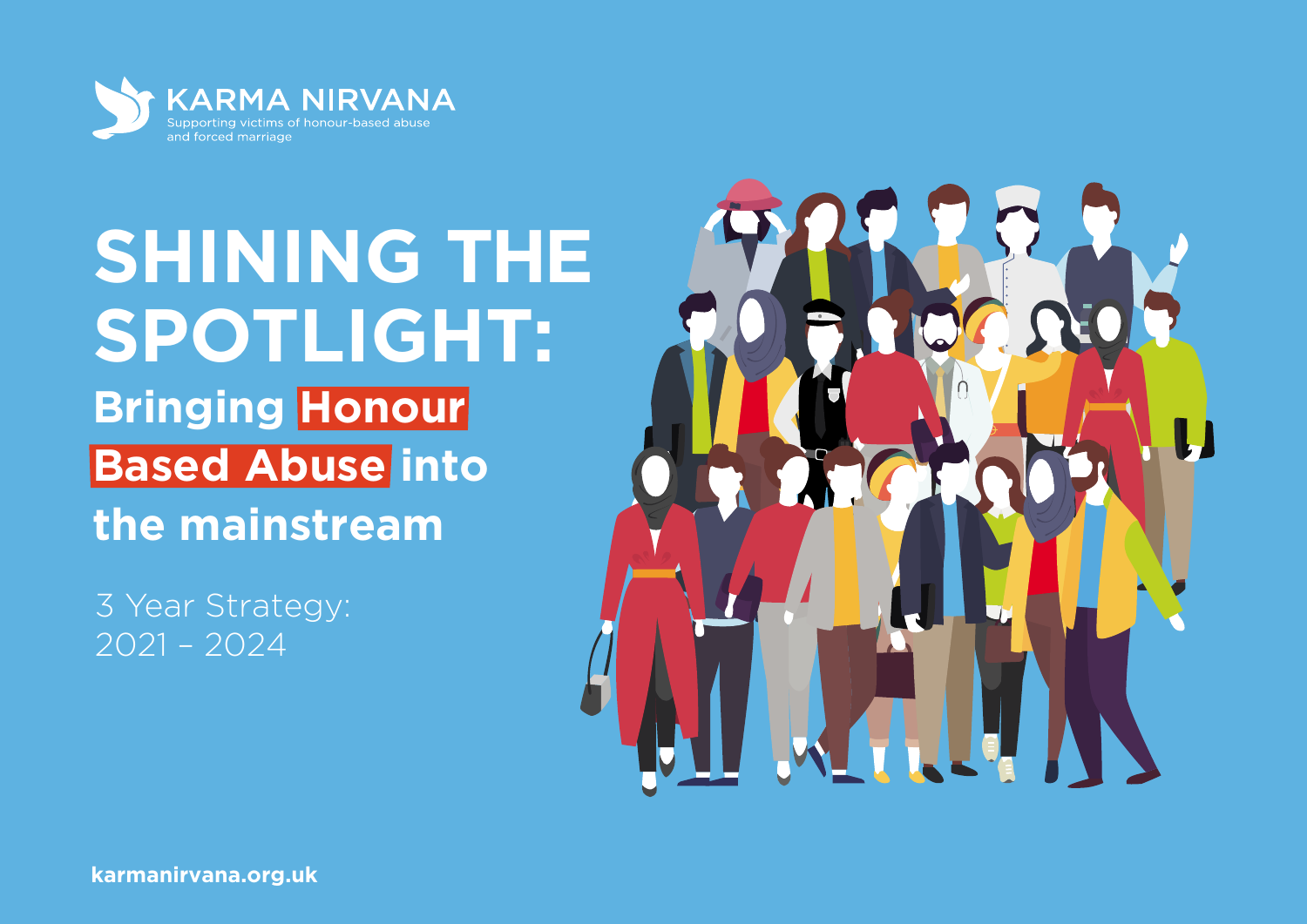## **Contents**



**05**

**06**

**07**

**10**

**09**

**08**

**[About Karma Nirvana](#page-4-0)** Our Story and our Approach

**The Problem We Face** [The problem of Honour Based Abuse & impact on](#page-9-0)  Victims & Survivors

**Our Vision** Fulfilling our V[ision and insight into our](#page-13-0)  Values

**[What is Honour Based Abuse?](#page-2-0)** What is Honour Based Abuse & our Vision

**Fulfilling our Vision** [How our Strategic Priorities align to tackling the problem](#page-14-0)

**[Our Strategic Priorities](#page-15-0)** Setting out our four Strategic Priorities

**[Achieving our Goals](#page-16-0)** Overview of our Strategic Priorities linked to our Outcomes and Impact

**[Theory of Change](#page-22-0)** An overview of our Priorities and intended Impact

**Delivering Change** The C[hange we hope to see for all our stakeholders](#page-23-0)



#### **[Join our movement for change](#page-27-0) 11 JOIN OUT MOVEMENT TOT Change**<br>How you can help us End Honour Based Abuse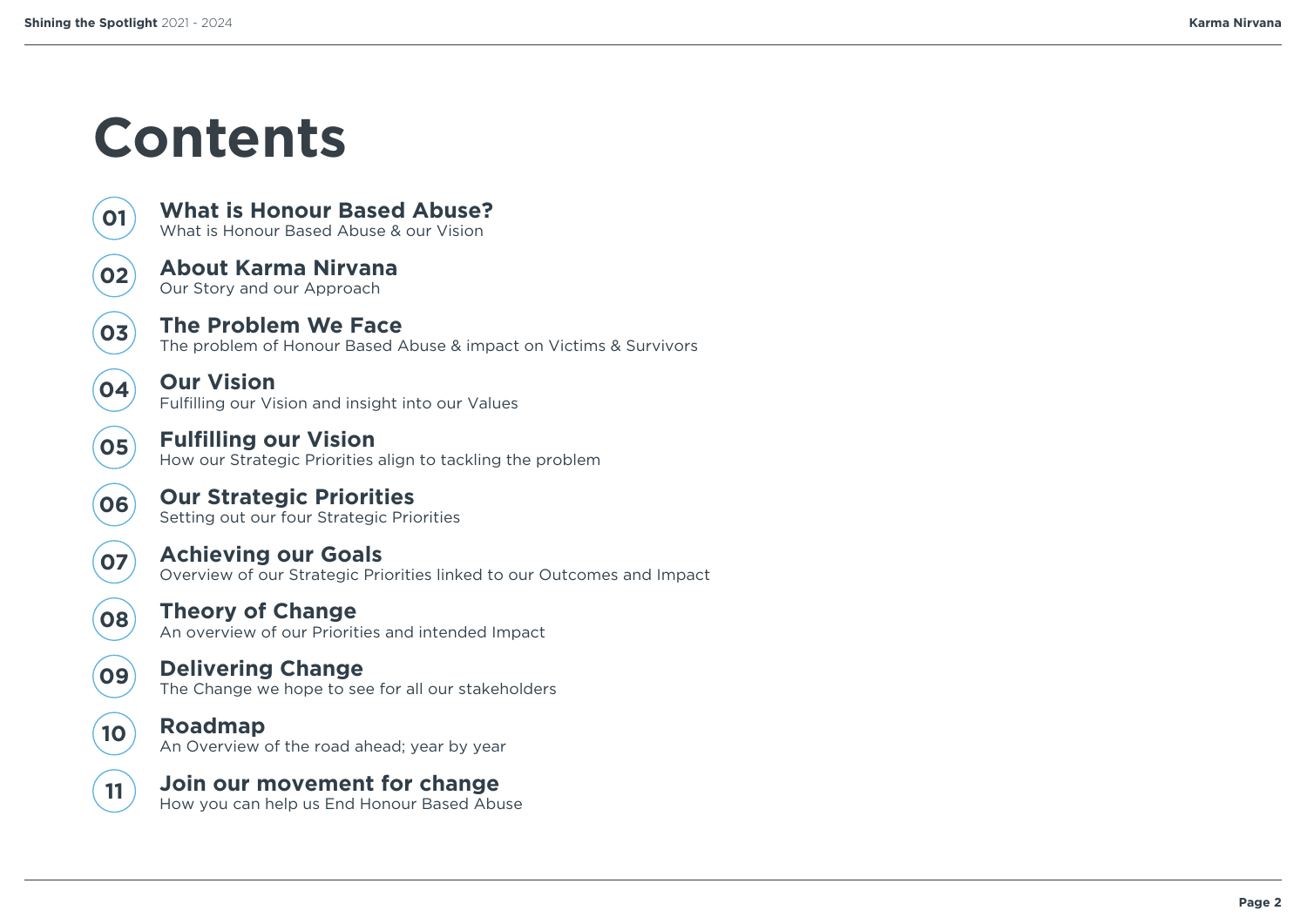### <span id="page-2-0"></span>**What is Honour Based Abuse?**

There is no statutory definition of Honour Based Abuse in England and Wales but a common definition has been adopted across government and criminal justice agencies:

### $66$

a crime or incident which has, or may have been, committed to protect or defend the honour of the family and/or community

**Honour Based Abuse is a recognised form of domestic abuse but is often misperceived** threatening to kill themselves **as a 'cultural', 'traditional' or 'religious' problem**. It can affect because of the victim's behavpeople of all ages but often iour. Perpetrators of Honour begins early in the family Based Abuse are often partner/ home.

This can lead to a deeply embedded form of coercive that most victims contacting control built on expectations about unacceptable Control is acceptable behaviours. often established without overt violence against

the victim, for instance, through family members or ostracise the victim ex-partners or family members.

Karma Nirvana data reveals our helpline experience abuse and from multiple perpetrators, including parents and siblings.

**"My husband would beat me daily. I desperately wanted to leave, but my parents and in laws encouraged me to make it work. They would say to me 'what would people say?' The fear of bringing shame and lack of family support trapped me in that marriage for 14 years"** 

**Kal, Helpline Caller**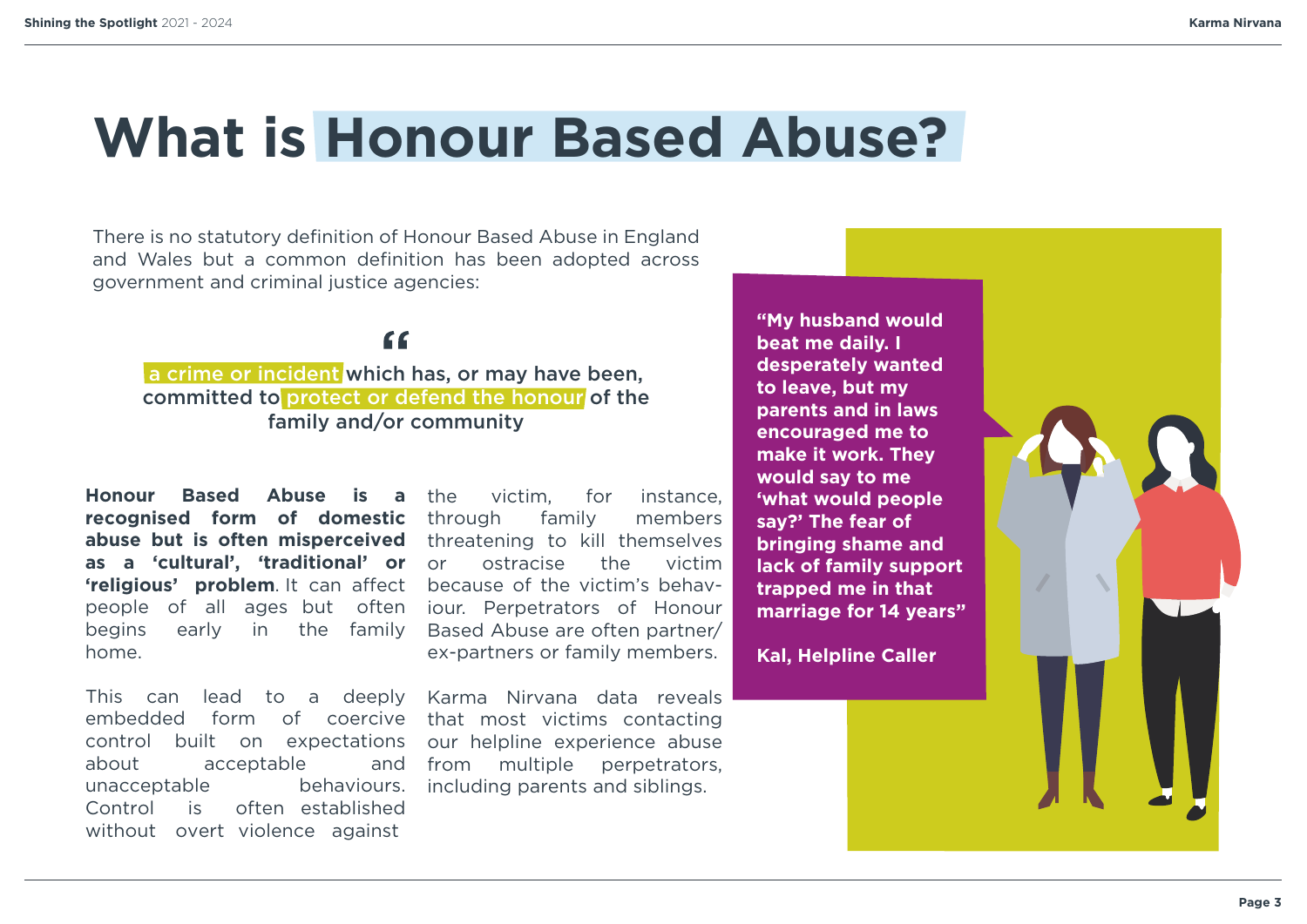# **Did you know?**

Victims of **Honour** Based Abuse experience abuse for **2 years longer** (5 years vs 3 years) when compared to those not identified as at risk of HBA\*

Research suggests that at least **one honour killing**  takes place in the UK every month, and this is likely to be an underestimate

Victims of HBA are **7 times** more likely to experience abuse from multiple perpetrators and are at greater risk of serious harm or homicide\*

Karma Nirvana supported **2,584 victims**  of Honour Based Abuse during 2020-21

\*Safelives - Spotlight Report, Your Choice: 'honour'-based violence, forced marriage and domestic abuse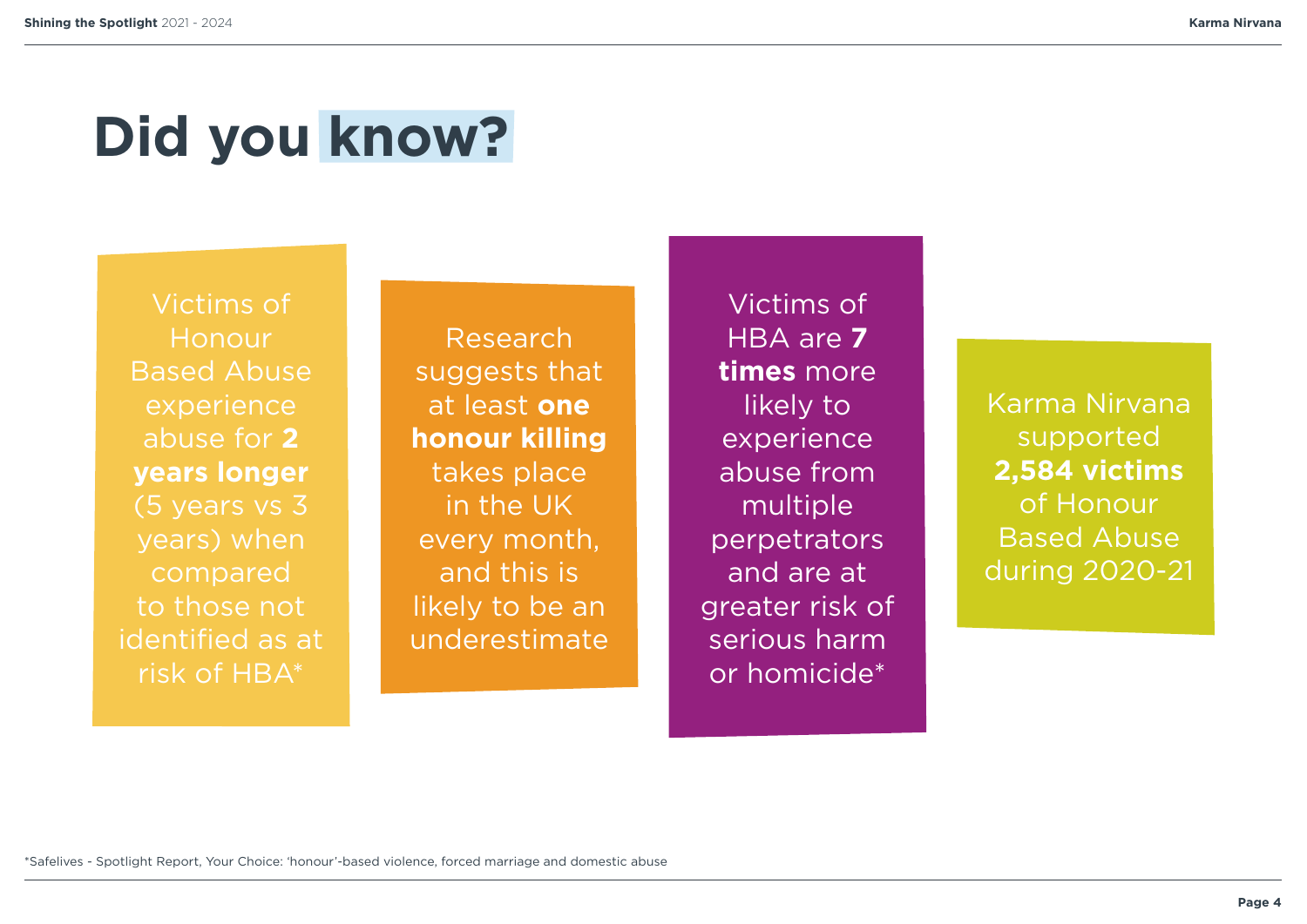## <span id="page-4-0"></span>**About Karma Nirvana**

#### **Our Story: Past**

Karma Nirvana was founded by Dr. Jasvinder Sanghera CBE, following her own lived experiences of Honour Based Abuse.

After escaping her own forced child marriage at 15 and tragically losing her sister to Honour Based Abuse, she established Karma Nirvana.

#### In 1993, Karma Nirvana became the **first specialist charity for victims and survivors of Honour Based Abuse in the UK.**

Our founder was awarded a CBE to recognise her outstanding contribution to tackling Honour Based Abuse. Her TEDx Talk has been seen over 2 million times.

#### **Our Story: Today**

Karma Nirvana is the longest established specialist charity dedicated to supporting victims and survivors of Honour Based Abuse. For close to three decades, we have led the campaign against Honour Based Abuse, supporting, educating and empowering all those impacted to live abuse-free.

Karma Nirvana provides a national helpline for all victims and survivors of Honour Based Abuse. Since the helpline's inception over 15 years ago, we have responded to over 80,000 calls.



#### Dr. Jasvinder Sanghera CBE

Jasvinder Sanghera was born and brought up in Derby. A survivor of a forced marriage, she is the founder of Karma Nirvana, a national award winning charity that supports both men and women affected by honour based abuse and forced marriages.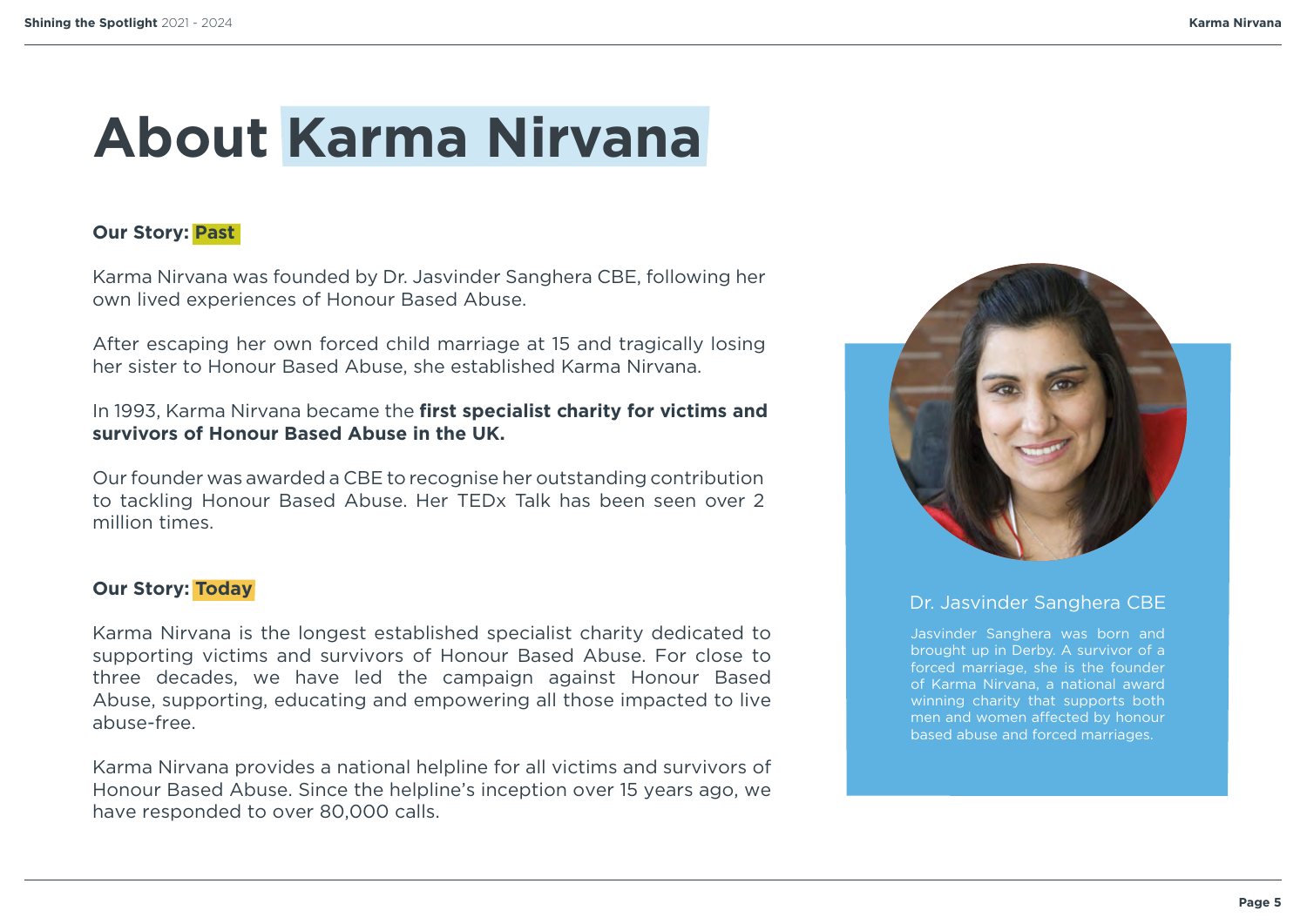### **Our Approach: what we do**

We support **frontline practitioners and professionals**, by training and working with police forces, social services, local authorities and schools to improve practice response

We campaign for change, working with **parliamentarians and policy-makers** to improve policies and practice responses, to help bring an **End to Honour Based Abuse.**

We support **victims and survivors** of Honour Based Abuse by providing specialist support and **guidance via our national helpline** and support services.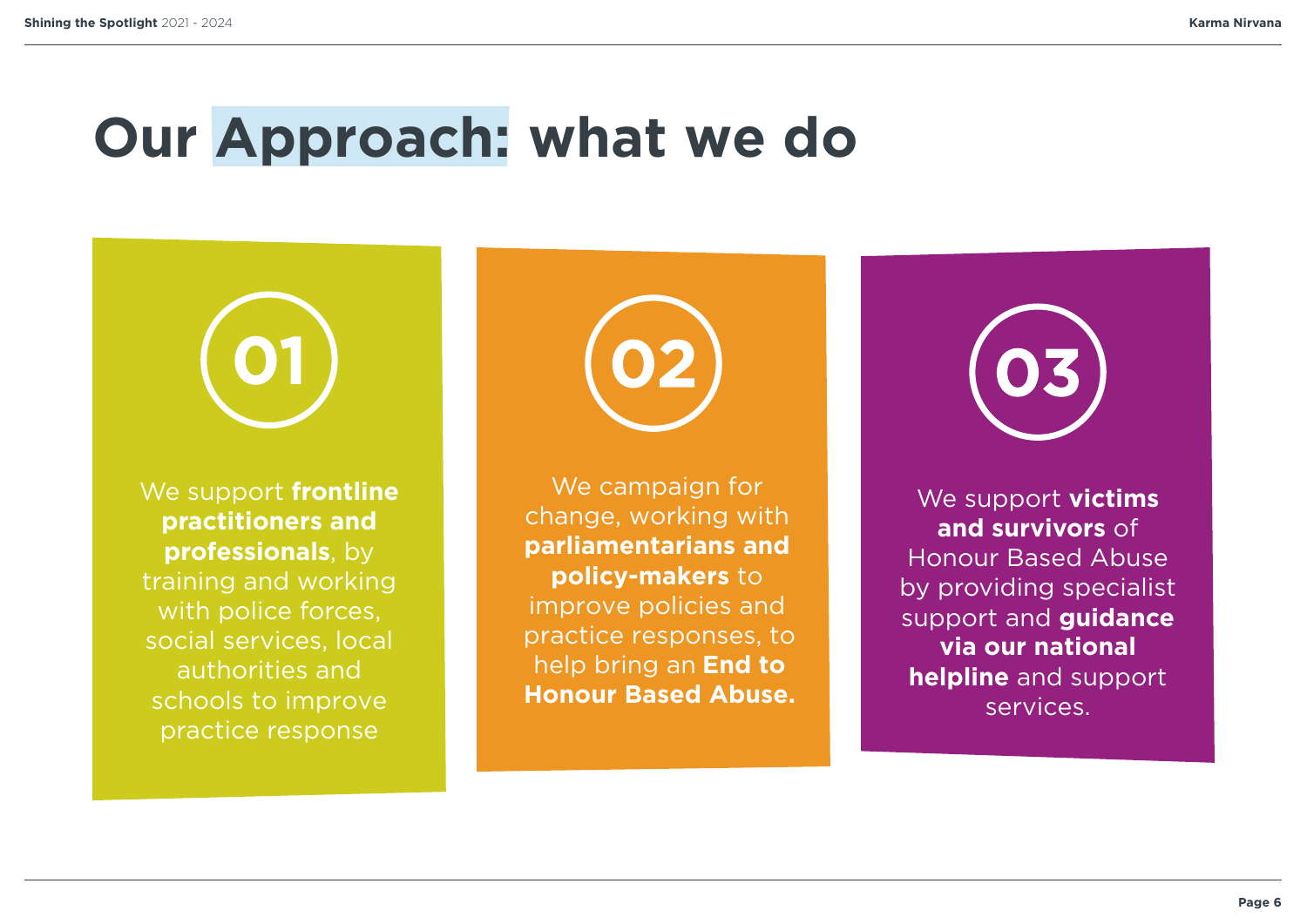

We support frontline **practitioners and professionals**, by training and working with police forces, social services, local authorities and schools to improve practice response

**Since our inception, we have trained more than 50,000 frontline practitioners, including 25 police forces across England and Wales.**

Our training of South Wales Police, the first force to undertake our specialist 3-day course, led to the first-ever conviction for forced marriage in the UK.

Between January – March 2021, we delivered training on behalf of the Welsh Assembly whereby 100% of delegates reported improved understanding and confidence in responding to Honour Based Abuse.

**"The training delivered by Karma Nirvana has been the best I have ever been on in my policing career", Cheshire Police Detective Inspector** (17 years) in police service)

**"This course has given me so much confidence in understanding Honour Based Abuse. Understanding that Honour Based Abuse is a form of Domestic Abuse makes so much sense. Thank you!" Social Worker, London**

**"Thank you – this course has opened my eyes. The survivor speaker was incredibly brave, and her story is one that I will never forget", West Yorkshire Police**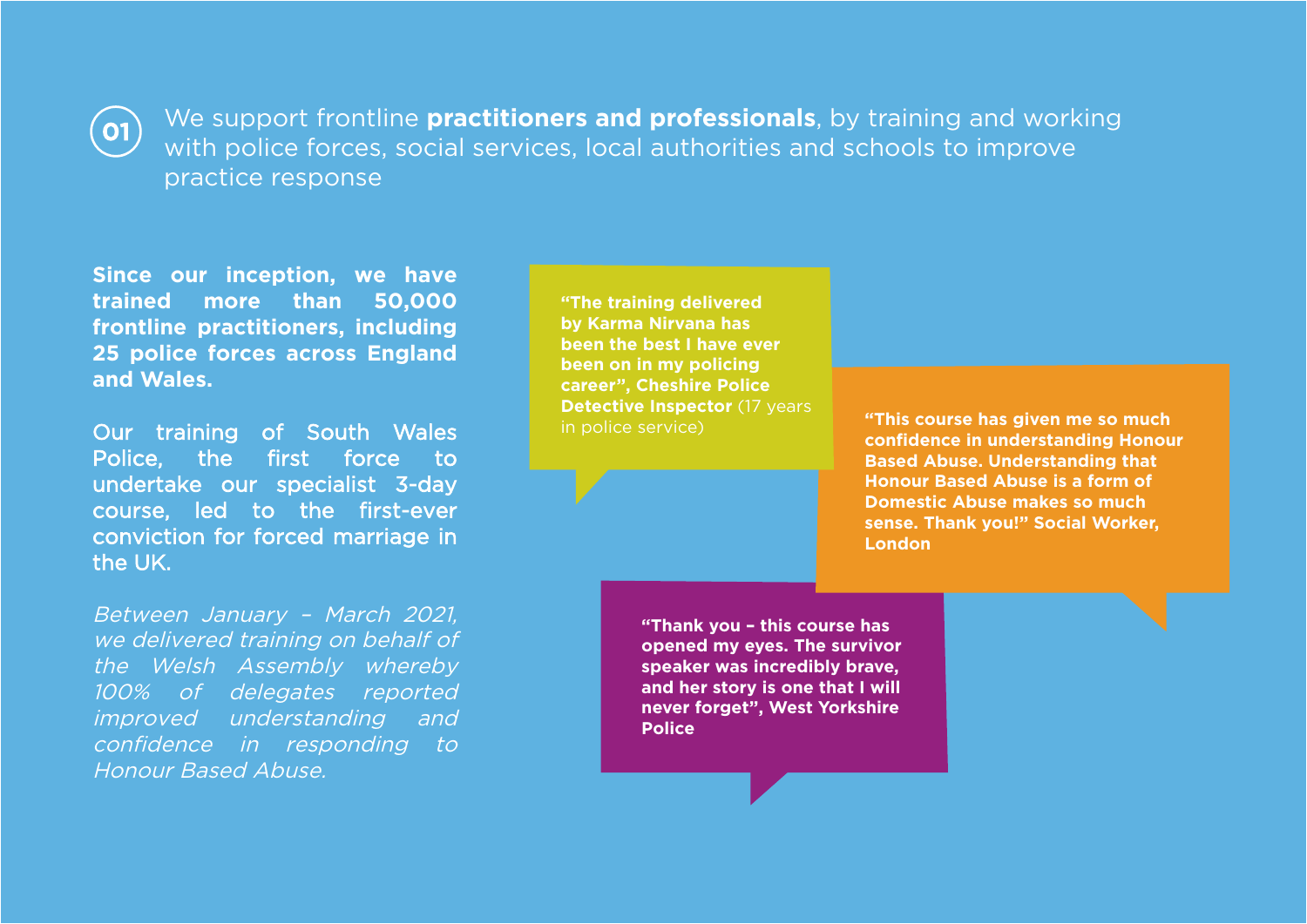$\left($ O2 $\right)$ 

We campaign for change, working with **parliamentarians and policy-makers** to improve policies and practice responses, to help bring an **End to Honour Based Abuse.**

#### **Creating a change:**

- Karma Nirvana took a leading role in campaigning for the criminalisation of Forced Marriage
- Civil remedy for Forced Marriage through the Forced Marriage (civil protection) Act 2007
- The first thematic national review into policing Honour Based Abuse. We are currently campaigning for a follow up review as police data evidences a decline in reports relating to Honour Based Abuse since the first inspection.
- We were the first organisation in the UK to become members to the global Girls not Brides partnership. We are currently leading on; the campaign

as Co-Chairs of Girls Not Brides UK to make marrying a child a crime in England and Wales,

- We are leading the 'Ban Virginity Testing and Hymen Repair' campaign alongside parliamentarians and central government to ban virginity testing in the UK.
- In 2015, we worked with Cosmopolitan Magazine to campaign for the first National Day of Memory for victims of Honour Killings. This is now marked every year on the 14th July.

• In 2019, we became secretariat to the All Party Parliamentary Group (APPG) on Honour Based Abuse chaired by Virendra Sharma MP and Baroness Cox.

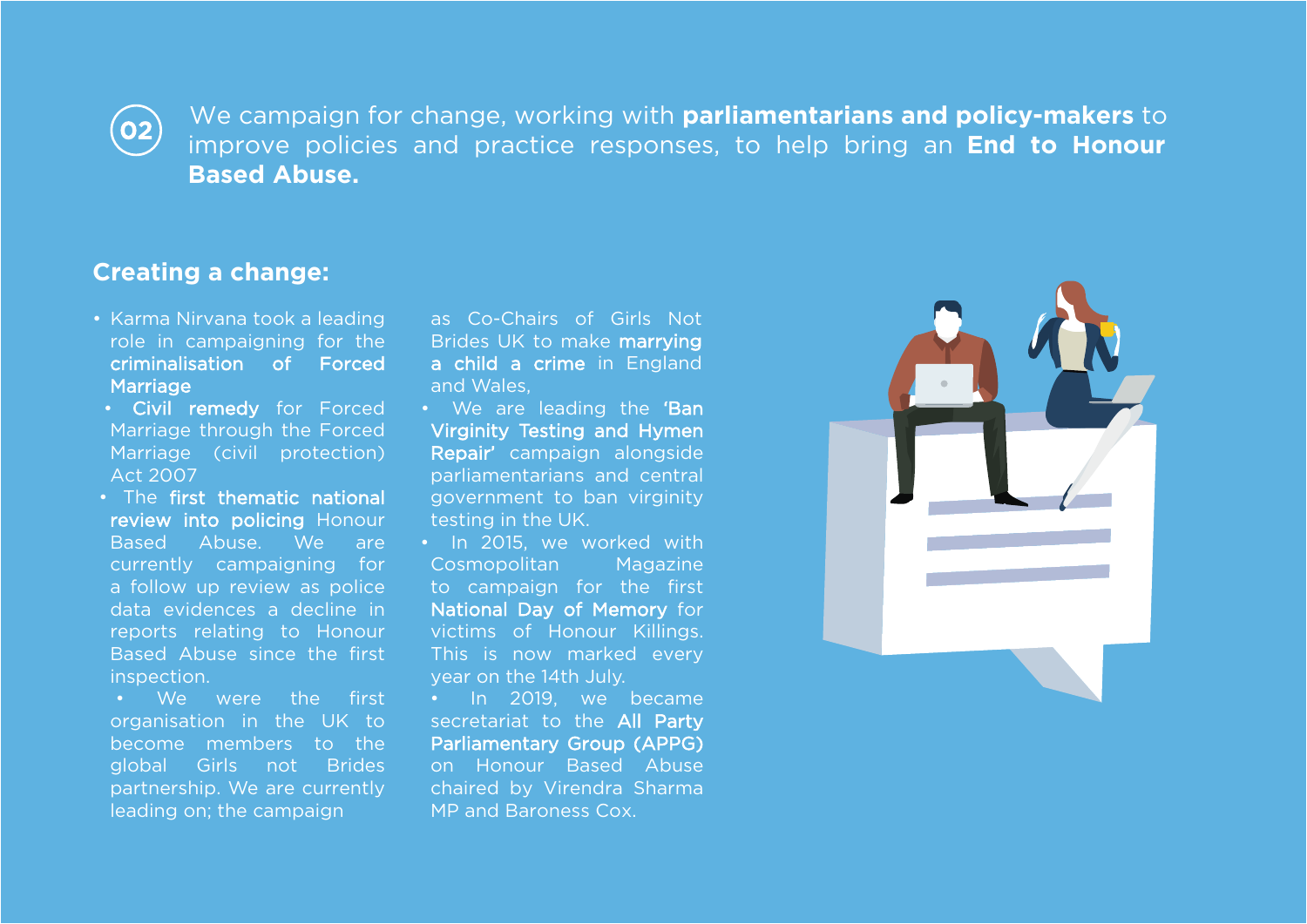$(o3)$ 

We support **victims and survivors** of Honour Based Abuse by providing specialist support and **guidance via our national helpline** and support services.

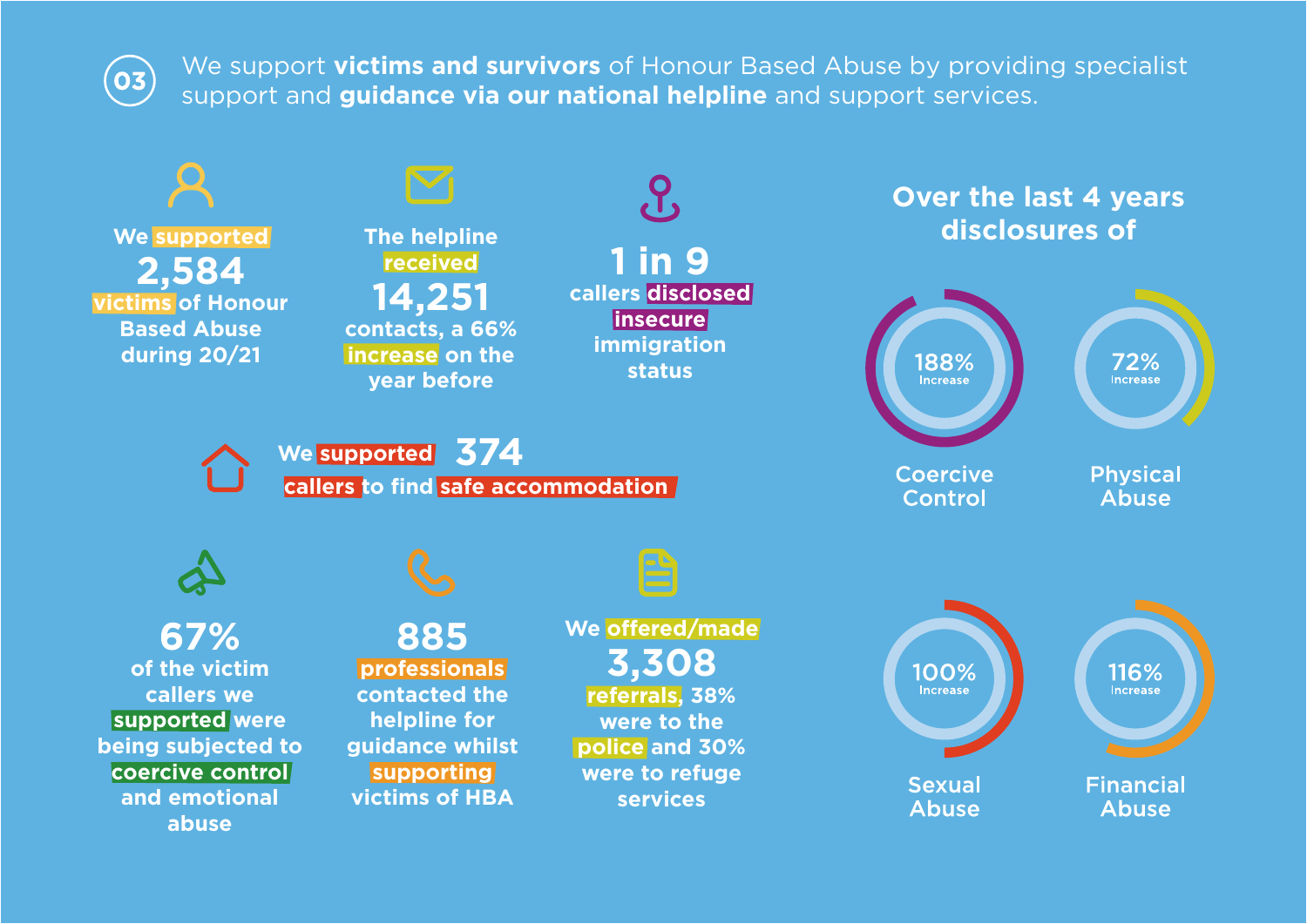### <span id="page-9-0"></span>**The Problem** Honour Based Abuse

**Despite the heightened profile of HBA for over two decades, we are no closer to understanding the true scale, scope and prevalence of it in the UK. Honour Based Abuse remains a thriving but invisible issue.** 



Honour Based Abuse is significantly under-reported, linked to poor victim confidence and normalisation of abuse, particularly within a context of abuse often taking place within a familial / community setting and from a very early age.

Statutory agencies do not always engage appropriately, again rooted in poor confidence and understanding of the issues and unique challenges Honour Based Abuse poses to those affected.

Central government have only sought to tackle HBA in so far as it relates to Forced Marriage or FGM, which is only a small part of a bigger problem. Contacts to the National Honour Based Abuse Helpline saw an overwhelming 81.6% of new cases related to Honour Based Abuse, followed by 18% relating to Forced Marriage and 0.4% relating to FGM.

Perceiving Honour Based Abuse to Forced Marriage or FGM only creates a situation that exacerbates its hidden nature. This approach fails to tackle the root cause of these issues (beliefs, values and attitudes that devalue women and girls), dealing only with the secondary consequences (Forced Marriage, FGM, Coercive Control).

Worryingly, it excludes thousands of victims of Honour Based Abuse from receiving the support and help they need.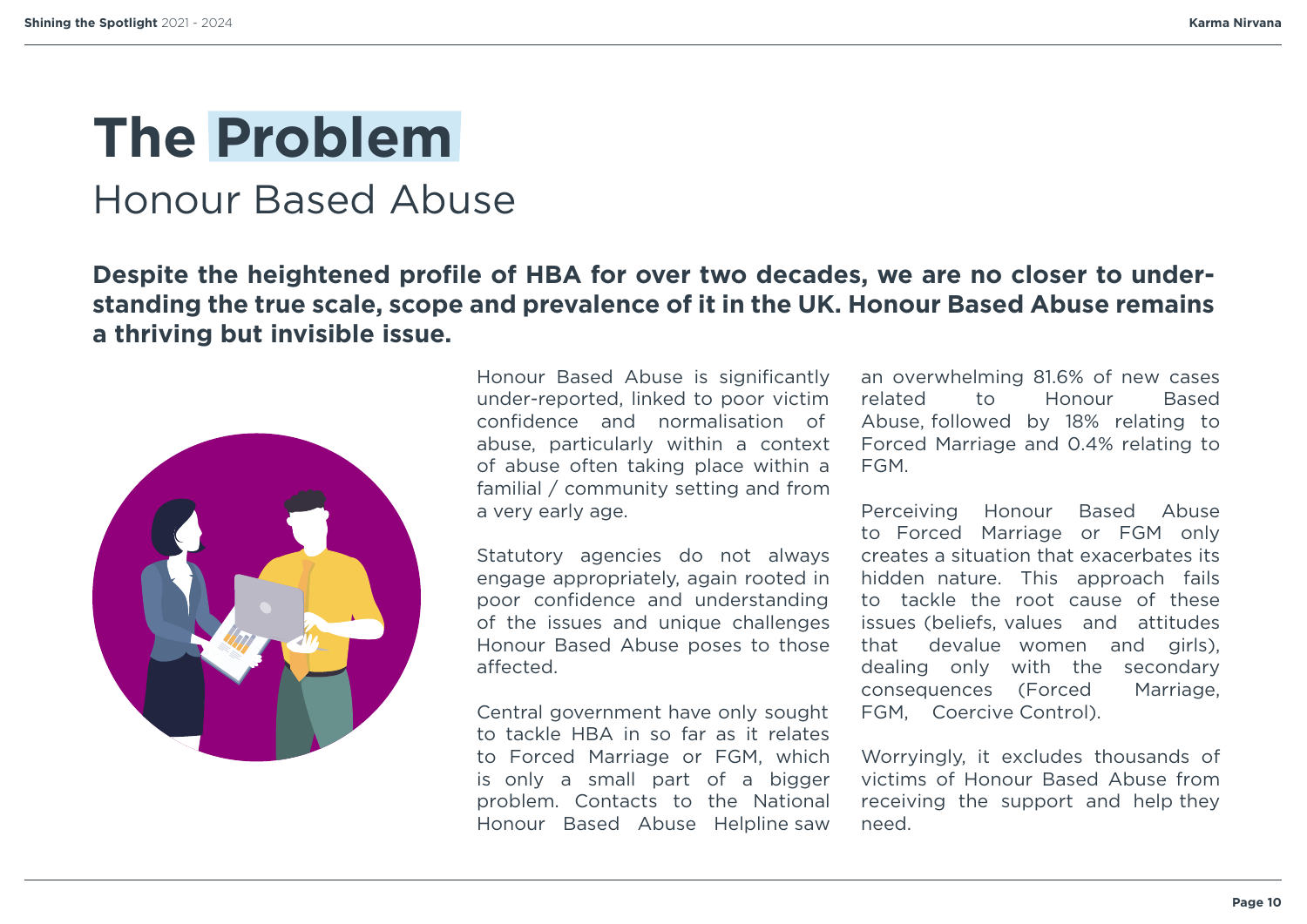**A police inspection identified that**

### **3 out of 43**

**police forces were adequately prepared to respond to Honour Based Abuse**

**There are far fewer case referrals from police forces than there are new victims calling our helpline to report criminal offences, suggesting that significant numbers of women and girls are not being supported, and perpetrators are not being brought to justice**

**Despite increased reporting of Honour Based Abuse, data from the Crown Prosecution Service suggest a year-on-year drop in suspects being charged, prosecuted and convicted, indicating failings in the criminal justice system**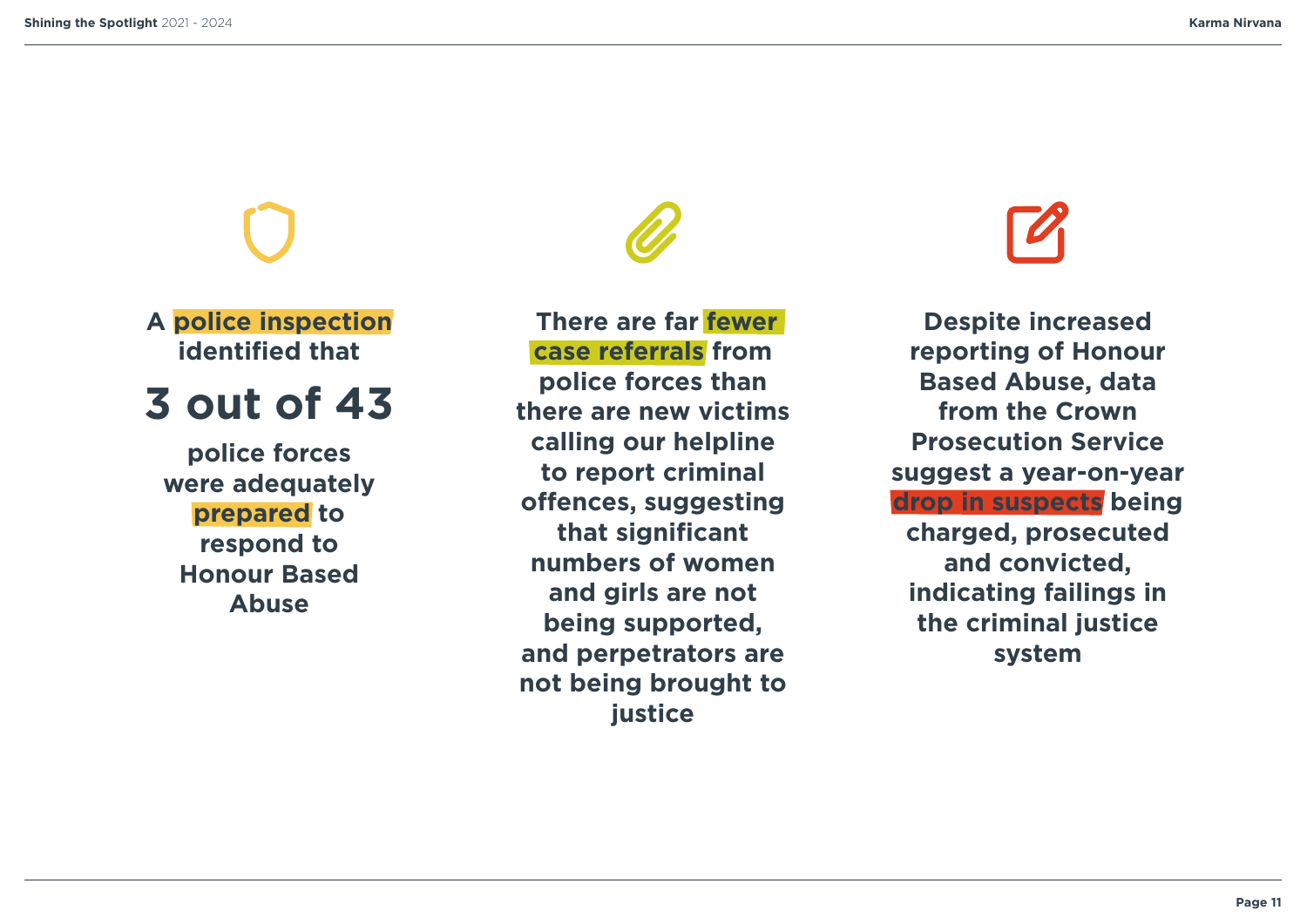### **Dismantling the Problem** Honour Based Abuse

Honour Based Abuse is not widely recognised as a form of domestic abuse or positioned into the broader framework of 'violence against women and girls'.

Honour Based Abuse is frequently misunderstood, misidentified and placed in a 'cultural cul-de-sac', whereby victims affected are conditioned to normalise abuse in the name of 'culture' and professionals responding tread carefully with excessive 'cultural sensitivity'.

There is limited and inconsistent data available in the UK to prioritise these issues, which directly impacts the sustainability of safe spaces for victims and survivors of Honour Based Abuse to seek specialist support.

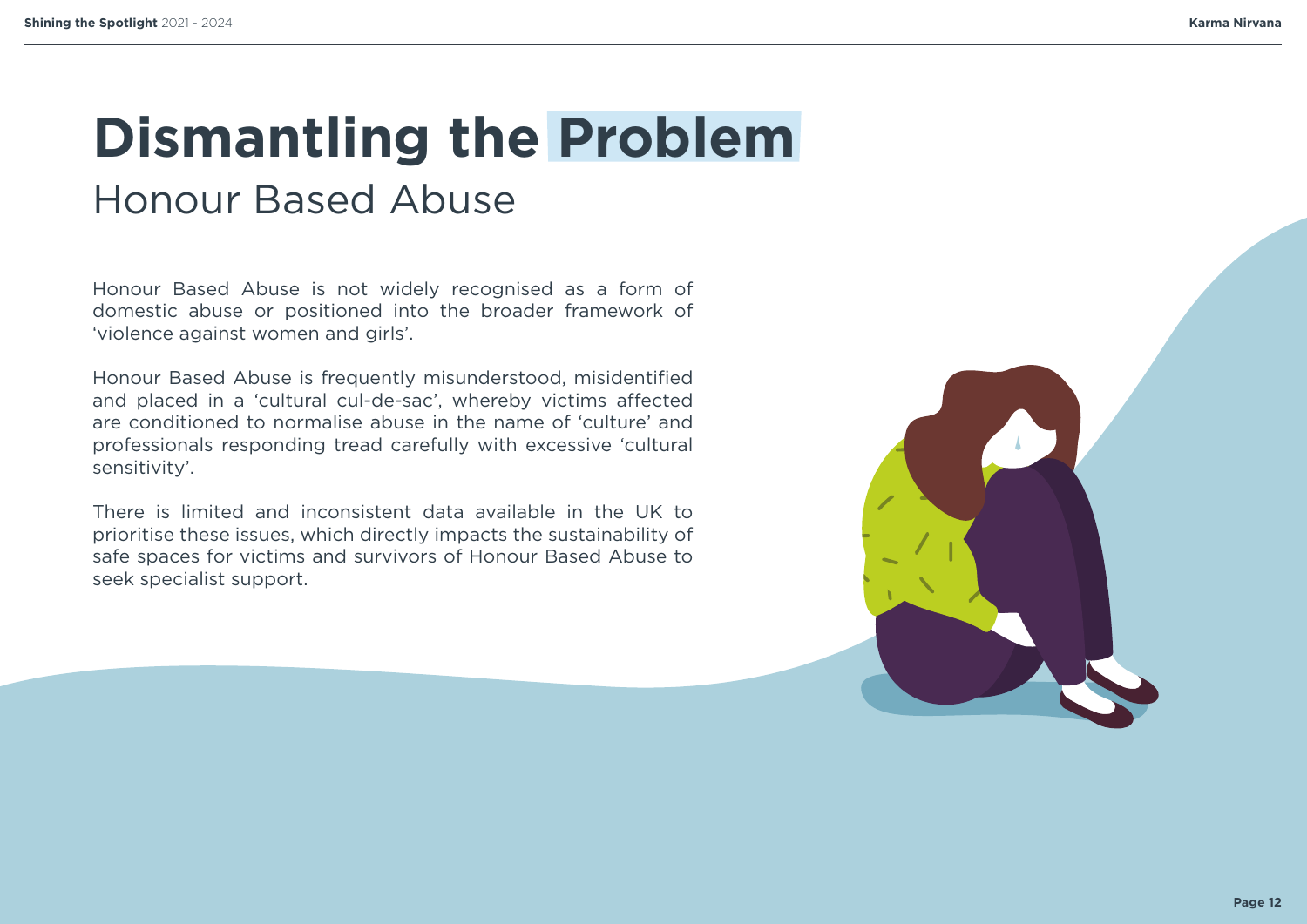### **What barriers stand in our way?**

### **Poor Govermental Accountability**

Honour Based Abuse is not widely recognised as a form of domestic abuse, or positioned within the wider framework of Violence Against Women and Girls

### **Honour Based Abuse is NOT Understood**

Honour Based Abuse is frequently misunderstood, misidentified & placed into a cultural cul-de-sac. Victims affected are conditioned to normalize abuse in the name of 'culture' & professionals tread with excessive 'cultural sensitivity'.

### **Limited and Inconsistent Data**

There is limited & inconsistent data available in the UK to prioritise these issues, which directly impacts the sustainability of safe spaces for victims of Honour Based Abuse to seek specialist support.

### **Limited Safe Spaces**

There are limited specialist safe spaces available for victims and survivors to speak out.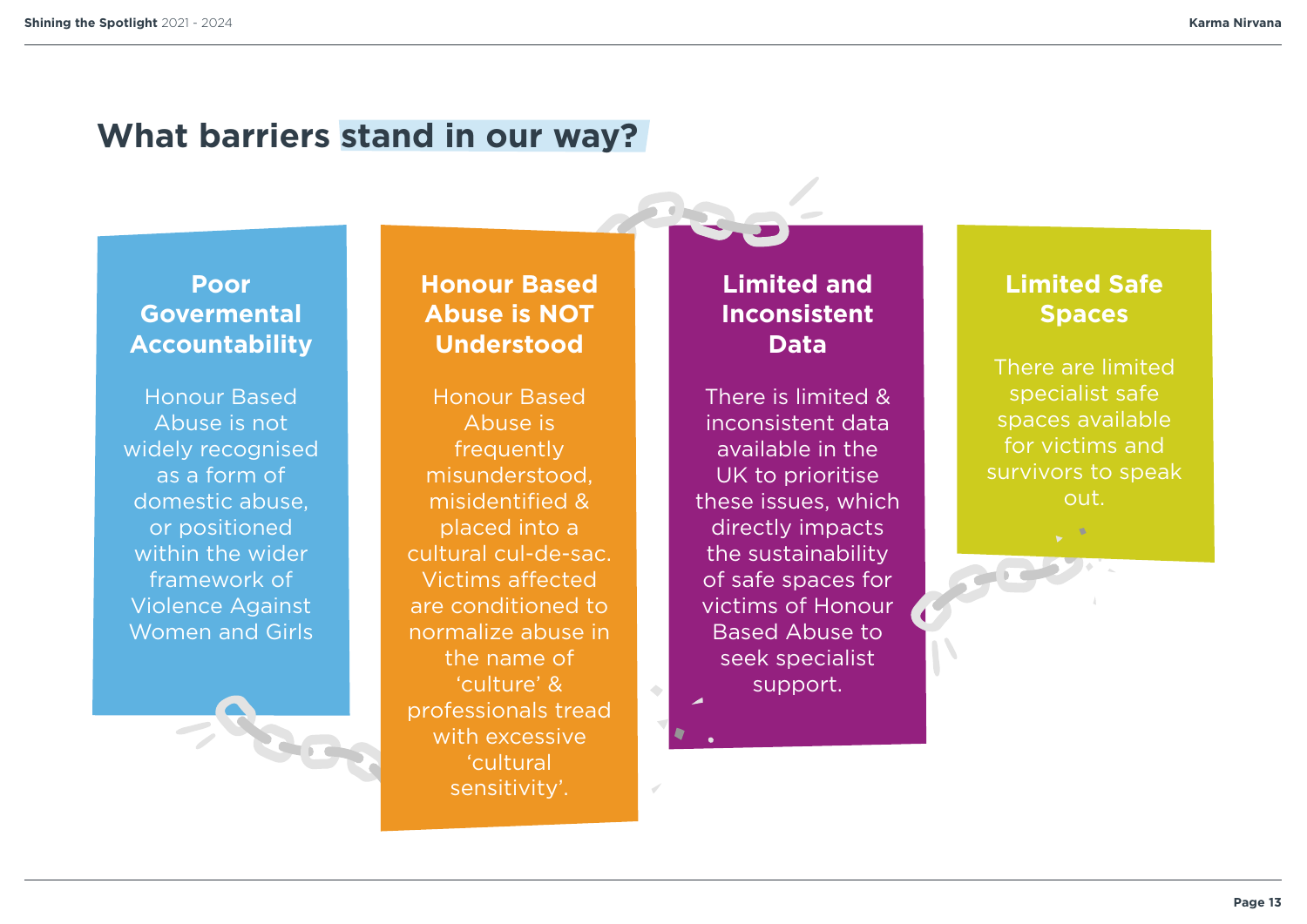# <span id="page-13-0"></span>**Our Vision**

Ending Honour Based Abuse in the UK

**Ending Honour Based Abuse is what motivates us every day.** Whilst our vision to end Honour Based Abuse is ambitious, it is not impossible.

Our new strategy focuses on bringing the issue of Honour Based Abuse into the mainstream. We want it to be everyone's business.

For the next three years, our vision is to see Honour Based Abuse universally, quantitatively and politically represented and understood in the UK.

We will close the data gaps and build the data picture, providing a reliable evidence base of both the problem and the solutions to tackle it.

Our strategic activities will increase the offer of specialist safe spaces and improve the responses that victims and survivors of Honour Based Abuse receive on the frontline.

Society has been under an unspoken rule of not talking about Honour Based Abuse for far too long. We're on a mission to make Honour Based Abuse everyone's business.

Join us in working together to shine the spotlight and End Honour Based Abuse.

# **Our Values**

Our vision is underpinned by our values. Our values shape what we stand for and believe in.



**Together** - We work together as one team, showing care, empathy and respect along the way, united by our shared vision. Together we are stronger.



**Human** – We take a survivor-centred approach when responding to Honour Based Abuse, placing those we serve at the heart of everything we do.

**Experienced** - We have nearly three decades of experience in supporting victims and survivors of Honour Based Abuse. We are survivor-led and listen to those with lived experience to successfully campaign, train and advocate. **03**

**Compassionate** – We provide support, care and understanding to all those accessing our services. We listen and are non-judgemental. We do our best for all of those who use our service. **04**

**Bringing about change** - We find approaches and solutions to 'close the gaps' that exist for victims and survivors of Honour Based Abuse, rather than just responding to the symptoms of them.

**Outcome focused** - We focus on the end goal in every situation. Whether speaking to service users, opinion leaders or within our team – we focus on the best outcomes to support the best possible solutions. **06**

**<sup>05</sup>**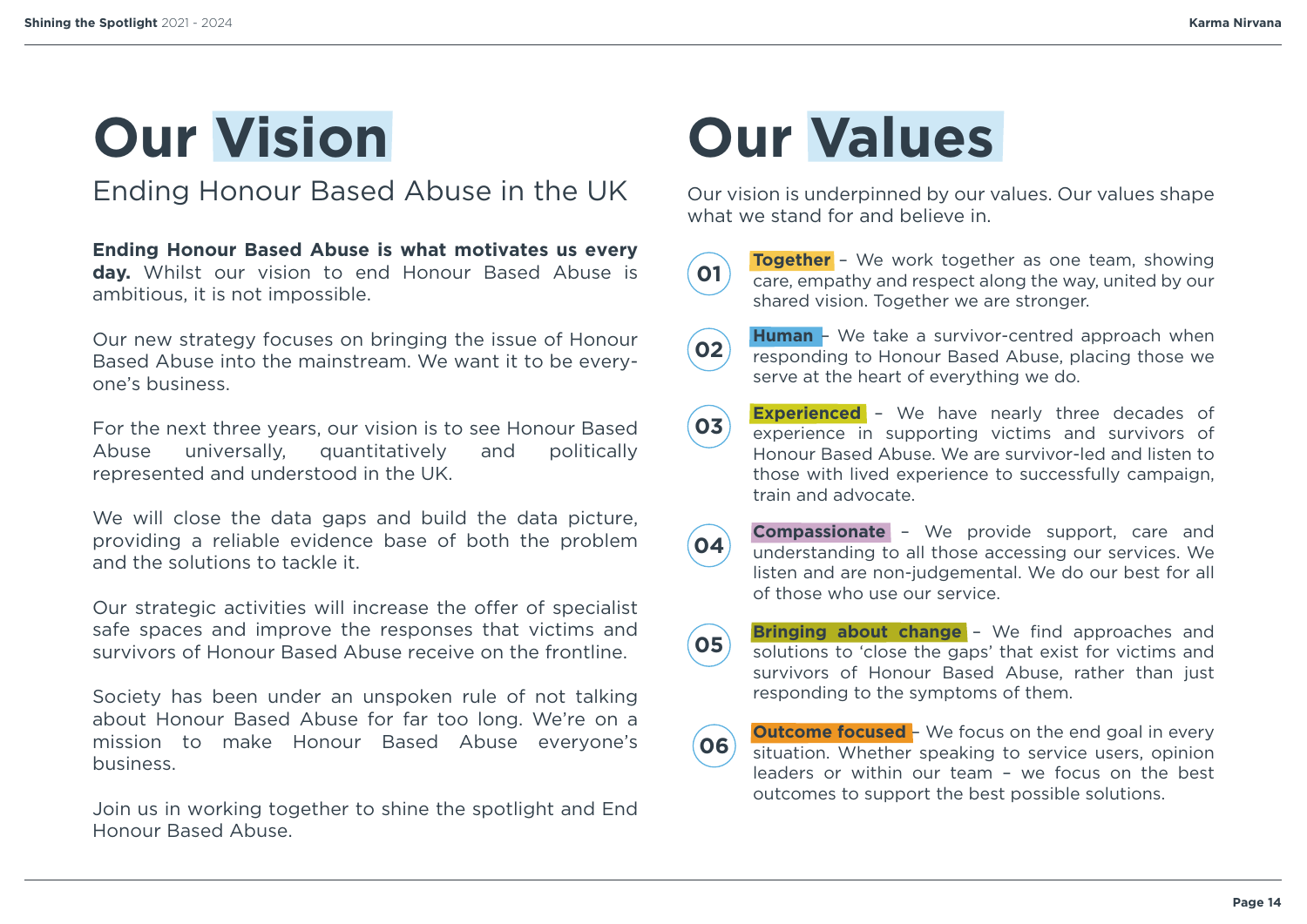# <span id="page-14-0"></span>**Fulfilling our Vision**

### Our Strategic Goals

**Our new strategy comes at a vital time in our development and our efforts to tackle Honour Based Abuse.** We have a bold vision and an ambitious plan for the next three years – both necessary given the scale and nature of the existing problem.

Despite decades of striving to raise awareness and understanding Honour Based Abuse, it is still not understood universally, quantitatively or politically. It is not recognised as a form of domestic abuse.

There is little accurate data on its extent or its impact. Its true scale, scope, and prevalence are unknown, so it remains a thriving but invisible problem. Meanwhile, shame and stigma prevent victims from speaking out and seeking help.

Our new strategy is a direct response to this problem. We know that before we can reach our ultimate goal, we must strengthen collective understanding of what Honour Based Abuse is and the devastating impact it can have.

نم بم

**Our strategic priorities have been developed with the hurdles that we need to overcome at the forefront of our mind.**



**Improve cross governmental accountability in responding to Honour Based Abuse as a form of domestic abuse, within a wider VAWG framework, to influence policy, law and practice responses.**

**03**

**Develop a national dataset to better understand the scope, scale and prevalence of, and appropriate responses to, Honour Based Abuse in the UK.**



**Train front line responders to improve identification, understanding and responses to Honour Based Abuse.**



**Increase the number of specialist safe spaces that exist for victims and survivors of Honour Based Abuse to speak out.**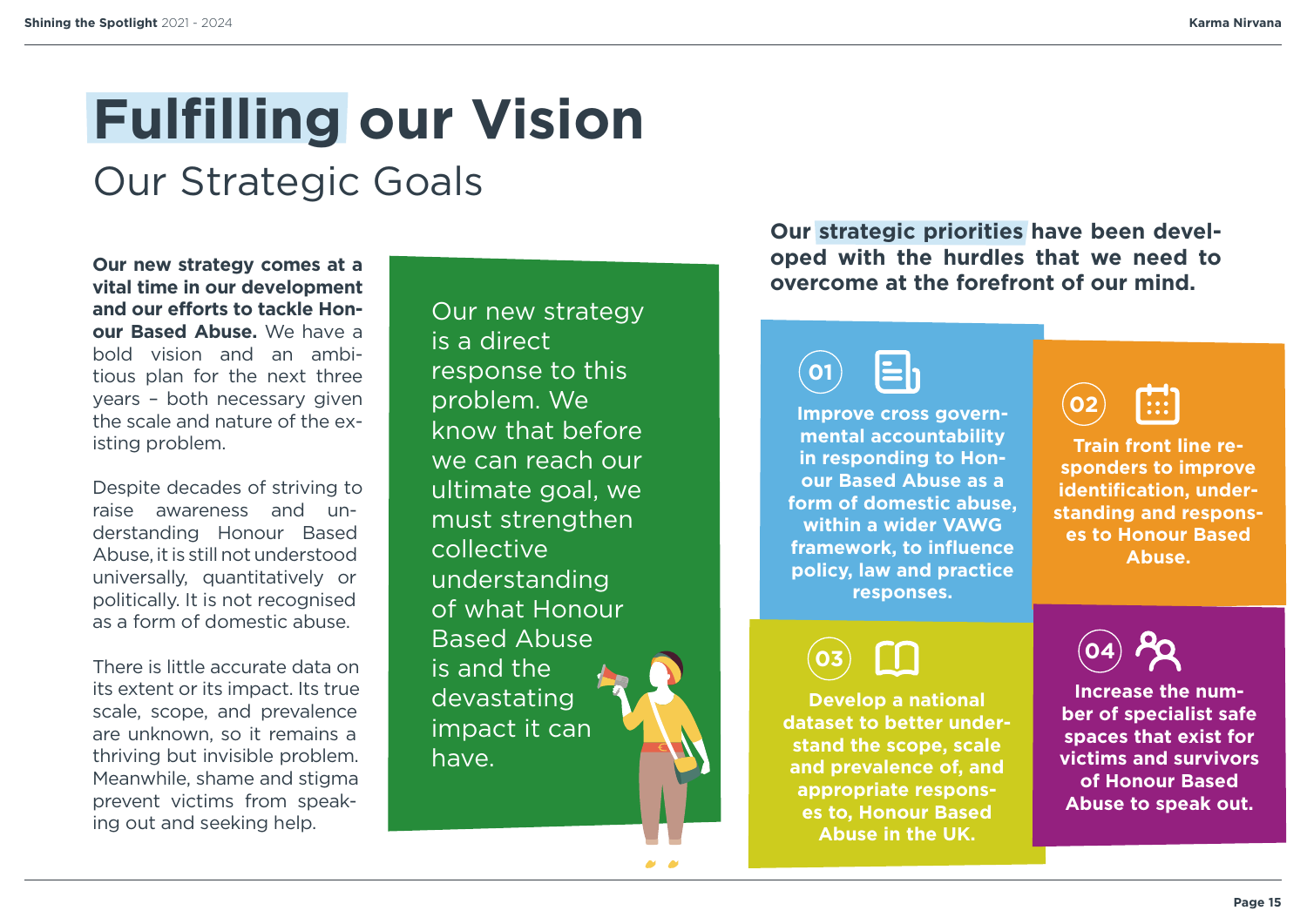### <span id="page-15-0"></span>**Strategic Priorities**

**Central to our work is the voice and lived experience of survivors of honour based abuse**

# $\Omega$ 1



**Improve cross-governmental accountability in responding to Honour Based Abuse as a form of domestic abuse, within a broader VAWG framework to influence policy, law and practice responses.**

We are committed to shining the spotlight on Honour Based Abuse to improve cross-government accountability. We want every level of government to recognise Honour Based Abuse as a form of domestic abuse within a wider framework of VAWG. We are committed to ensuring that the Honour Based Abuse survivor voice is adequately represented and reflected in policy, law and practice.

**Train front line responders to improve identification, understanding and responses to Honour Based Abuse.**

We know that the right response to Honour Based Abuse can save lives. Our goal is to reset how frontline practitioners perceive, understand and respond to Honour Based Abuse. Our training builds upon frontline professional confidence, ensuring that victims and survivor receive the best response on the ground.

**Develop a national dataset to better understand the scope, scale and prevalence of, and appropriate responses to, Honour Based Abuse in the UK.**

Karma Nirvana have committed to developing a reliable national baseline dataset. We believe that a stronger evidence base on Honour Based Abuse will improve representation and understanding of t h e issues.

It will enable a more robust framing of Honour Based Abuse as a form of domestic abuse rather than a "traditional harmful practice", religious or cultural issue, which often segregates and deprioritise Honour Based Abuse from the 'mainstream'.



**Increase the number of specialist safe spaces that exist for victims and survivors of Honour Based Abuse to speak out.**

Karma Nirvana is committed to increasing specialist services for survivors of Honour Based Abuse in both shortterm and long-term recovery. In year 1 of this strategy, we will map the offer of specialist service provision vs. year 3 to evidence growth attributable to our work. Central to this priority is ensuring the sustainability of specialist safe spaces for victims and survivors of Honour Based Abuse.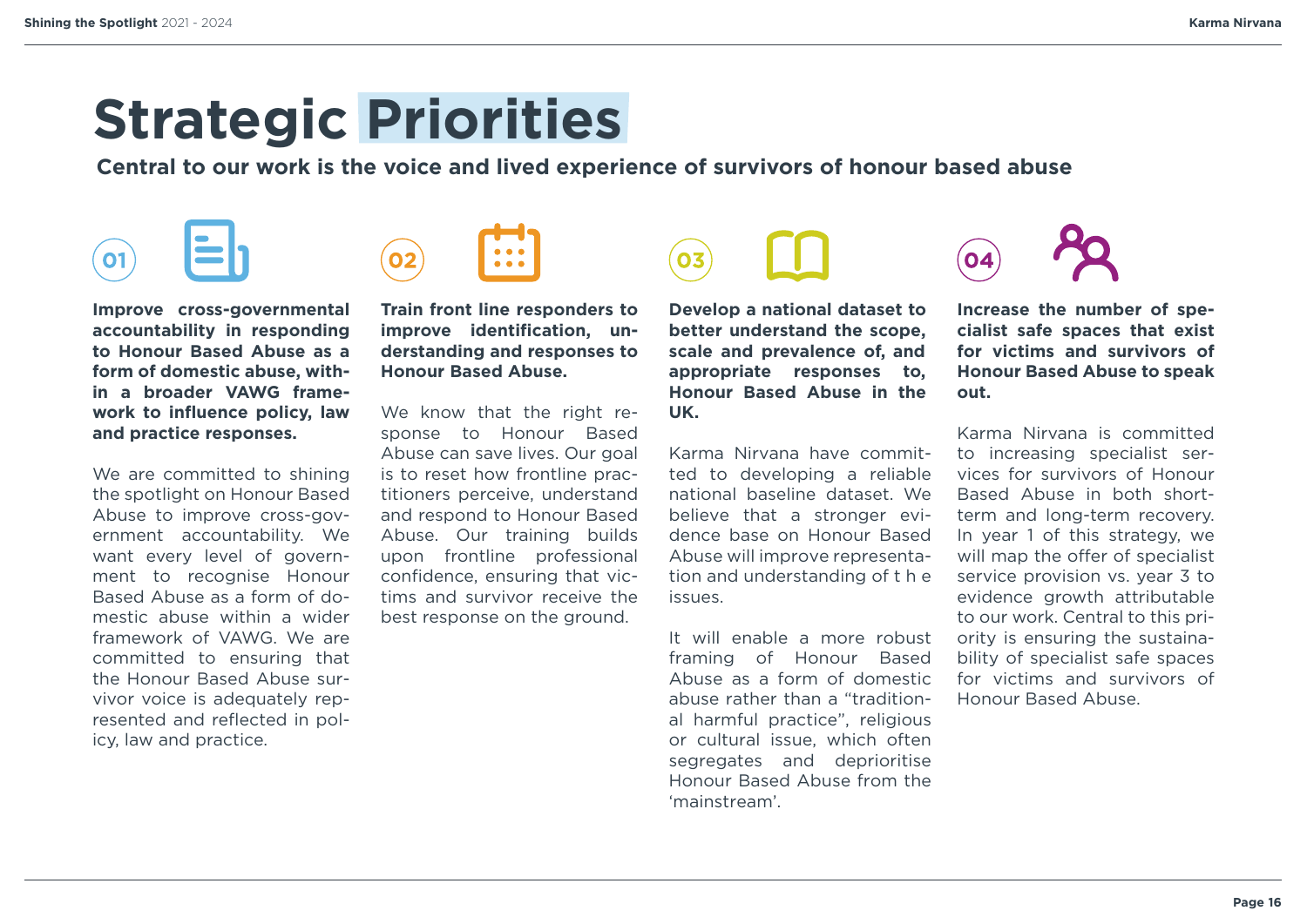### <span id="page-16-0"></span>**Achieving our Goals, our Priorities and Outcomes**

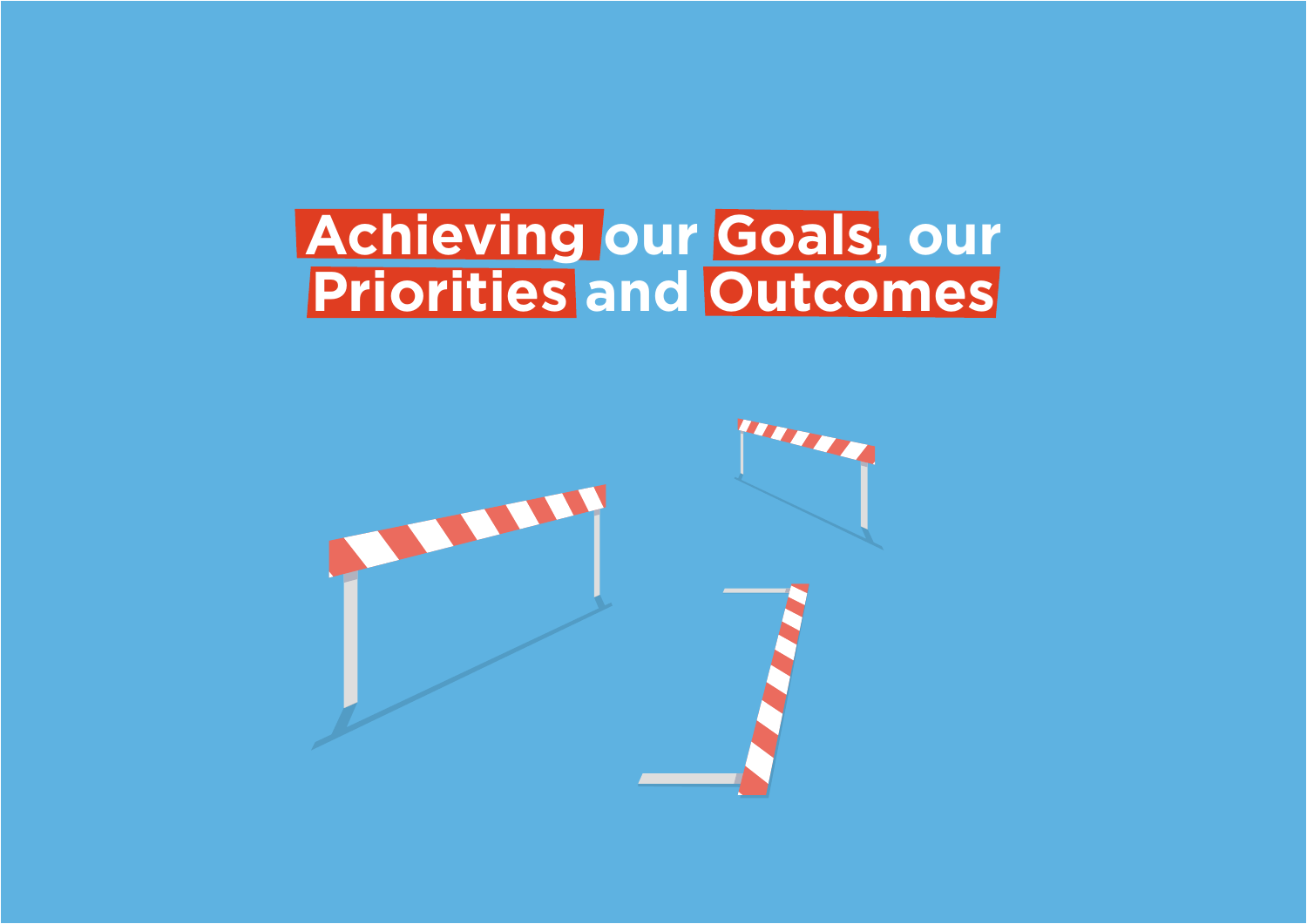## **E** Priority One

**Improve cross governmental accountability in responding to Honour Based Abuse as a form of domestic abuse, within a wider VAWG framework, to influence policy, law and practice responses.**

#### **Our Outcomes: What you'll see**

#### **How we will achieve this**

Honour Based Abuse is represented as a form of domestic abuse and is better understood and reflected in governmental policy, law and practice response.

- Develop a policy and campaign team
- Improve governmental understanding of Honour Based Abuse as a form of domestic abuse
- Develop a definition of Honour Based Abuse that reflects the victim and survivor experience
- Develop multi-agency practice guidance for frontline workers
- Continue to campaign for a follow up HMICFRS inspection to review progress in policing Honour Based Abuse
- Highlight the issue of Honour Based Abuse through responding to national policy consultations
- Develop a media campaign to support this work
- Develop policy recommendations to improve responses to Honour Based Abuse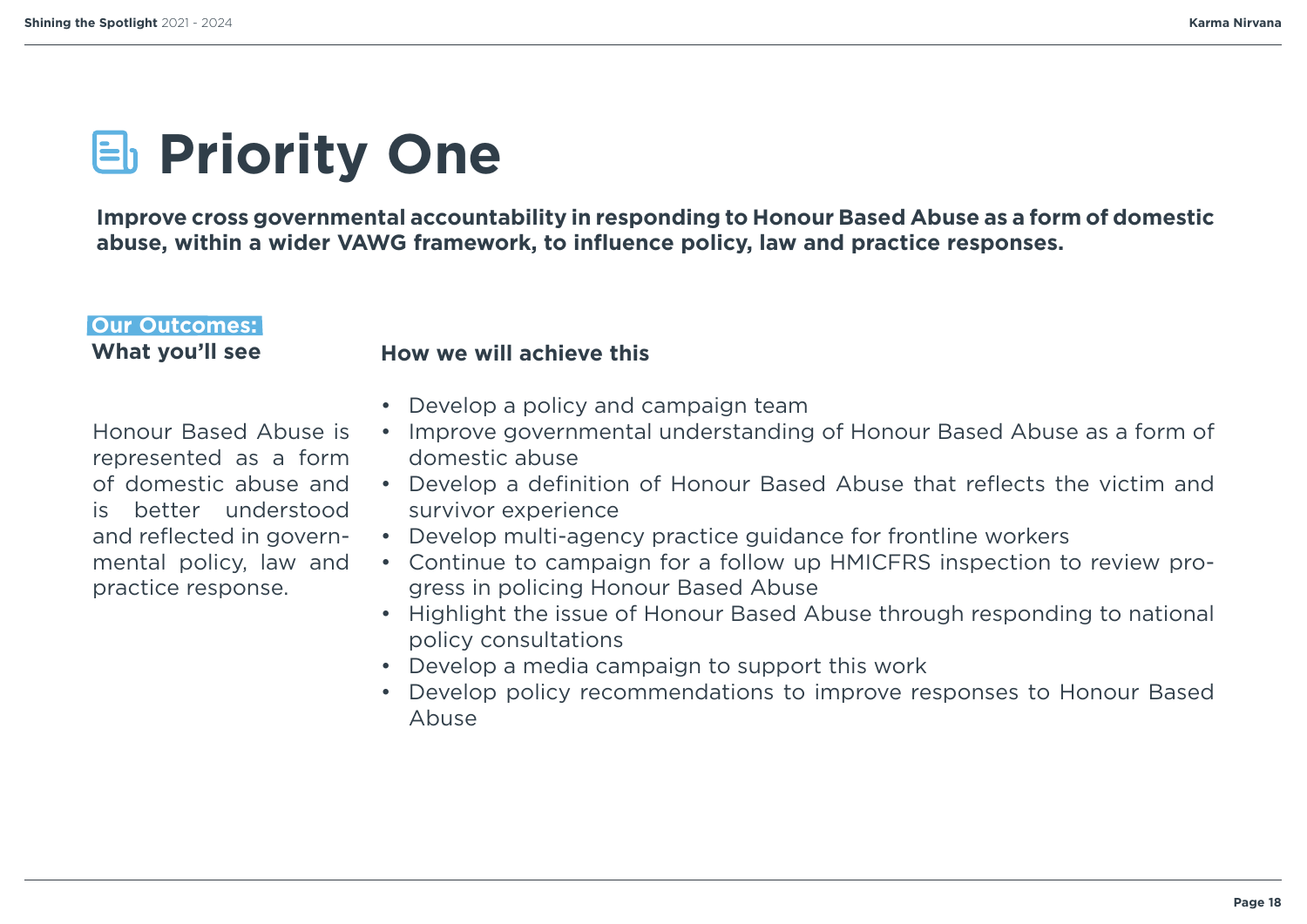## *<u>ED</u>* Priority Two

**Train front line responders to improve identification, understanding and responses to Honour Based Abuse.**

#### **Our Outcomes: What you'll see**

#### **How we will achieve this**

Improved responses to Honour Based Abuse from frontline responders

- Increase our training team to develop a suite of training packages aimed at front line workers
- Improve the identification of Honour Based Abuse by frontline workers
- Improve frontline worker responses provided to victims of Honour Based Abuse
- We will train 3000 frontline workers during the delivery of this strategy

Improved identification from statutory frontline responders

Improved frontline confidence in responding to Honour Based Abuse.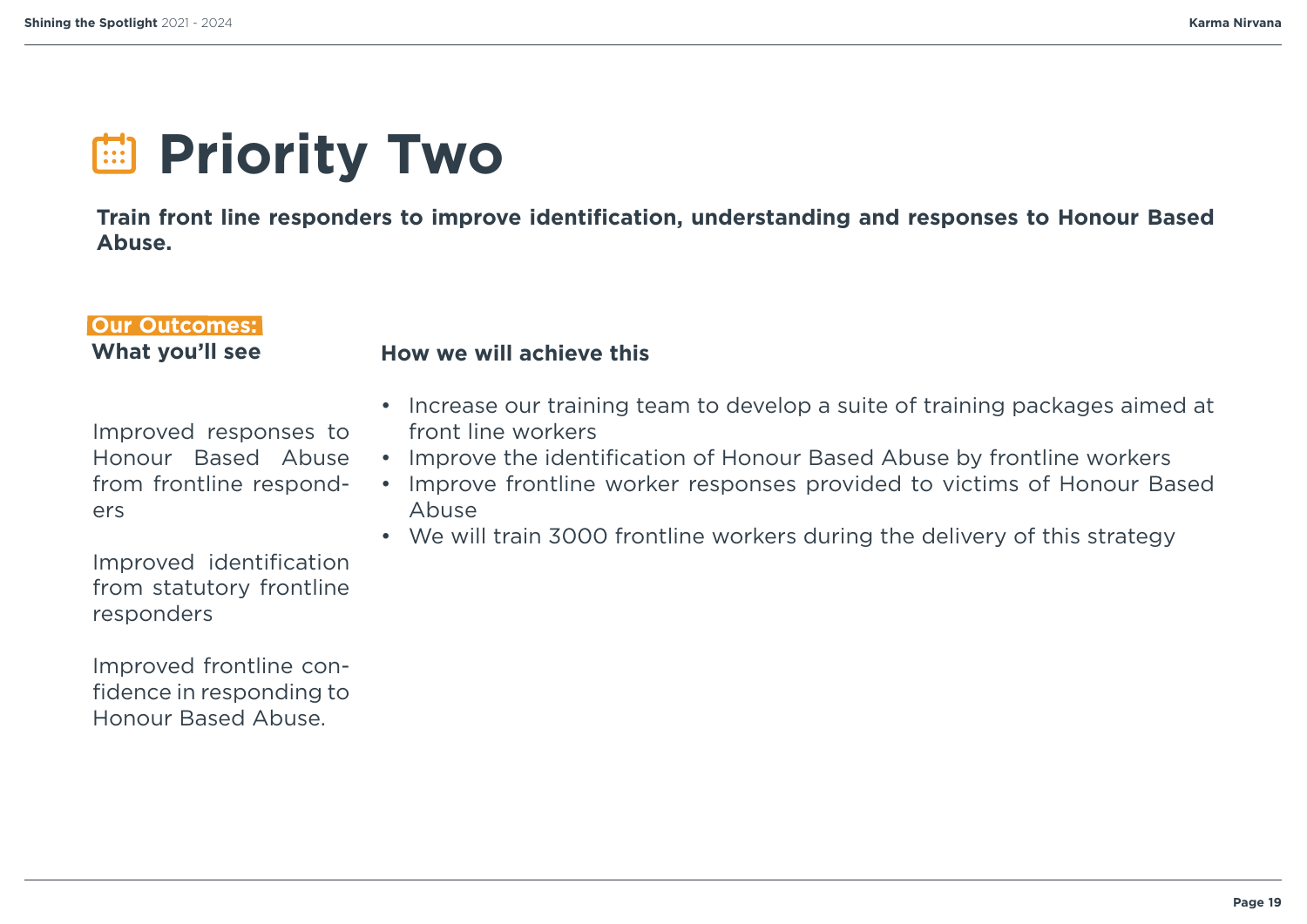## **EQ Priority Three**

**Develop a national dataset to better understand the scope, scale and prevalence of, and appropriate responses to, Honour Based Abuse in the UK.**

### **Our Outcomes: What you'll see How we will achieve this**

Reliable data sets capturing the scope, scale and prevalence of Honour Based Abuse.

- Create a national dataset framework to capture the picture of Honour Based Abuse in the UK
- Map the 'data gaps' and improve data capture of Honour Based Abuse in the UK, in both the statutory and voluntary sector
- Publish quarterly and annual reports on the 'data picture' for Honour Based Abuse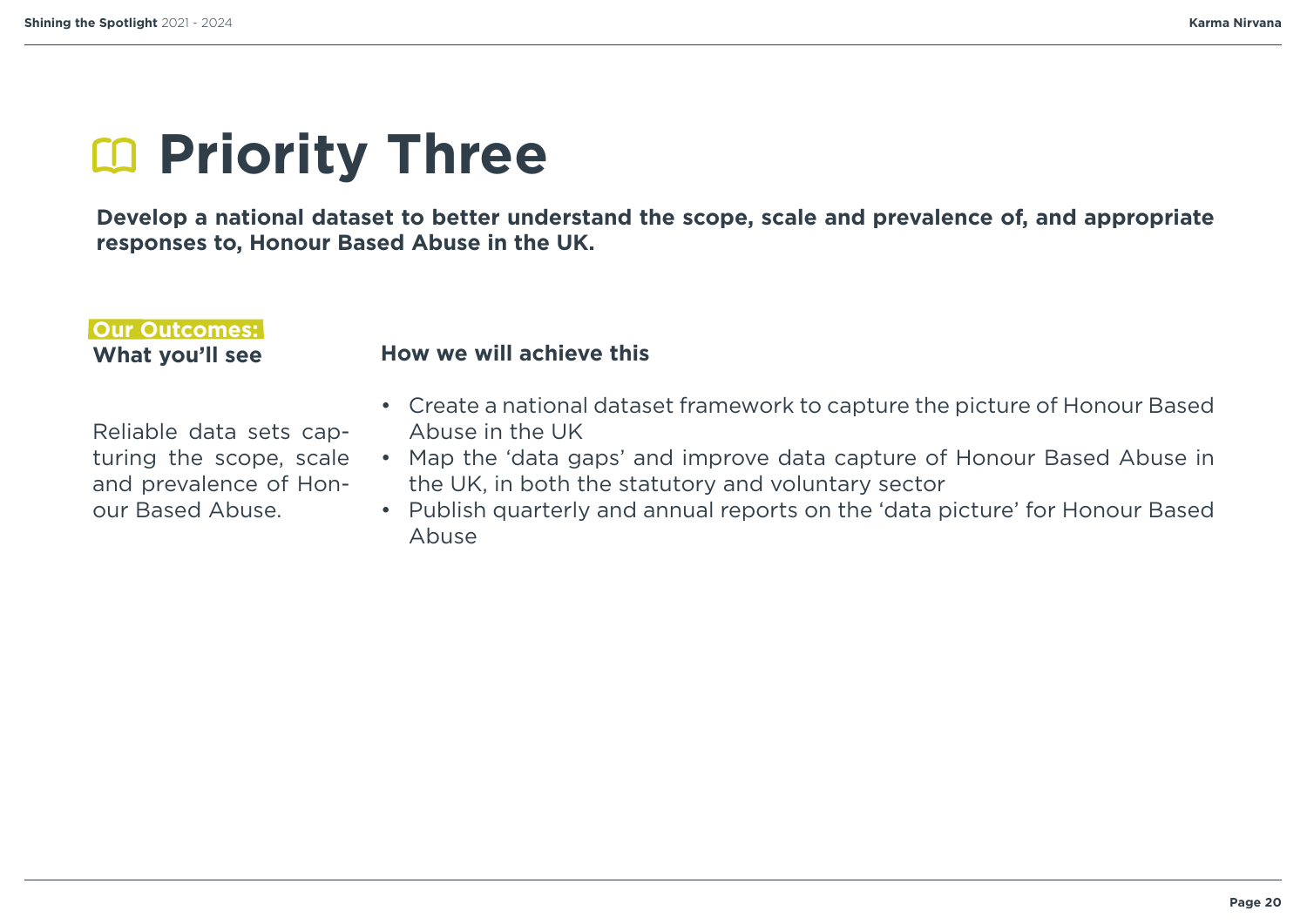## **PRIORITY Four**

**Increase the number of specialist safe spaces that exist for victims and survivors of Honour Based Abuse to speak out.**

#### **Our Outcomes: What you'll see**

Increased number of safe spaces available for victims and survivors of Honour Based Abuse to speak out.

- **How we will achieve this**
- Map what 'safe spaces' exist for victims and survivors of Honour Based Abuse
- Increase the number of safe spaces that exist for victims of Honour Based Abuse
- Expand the national Honour Based Abuse helpline to deliver a web chat service and longer operating hours
- Develop a national refuge exclusively for victim of Honour Based Abuse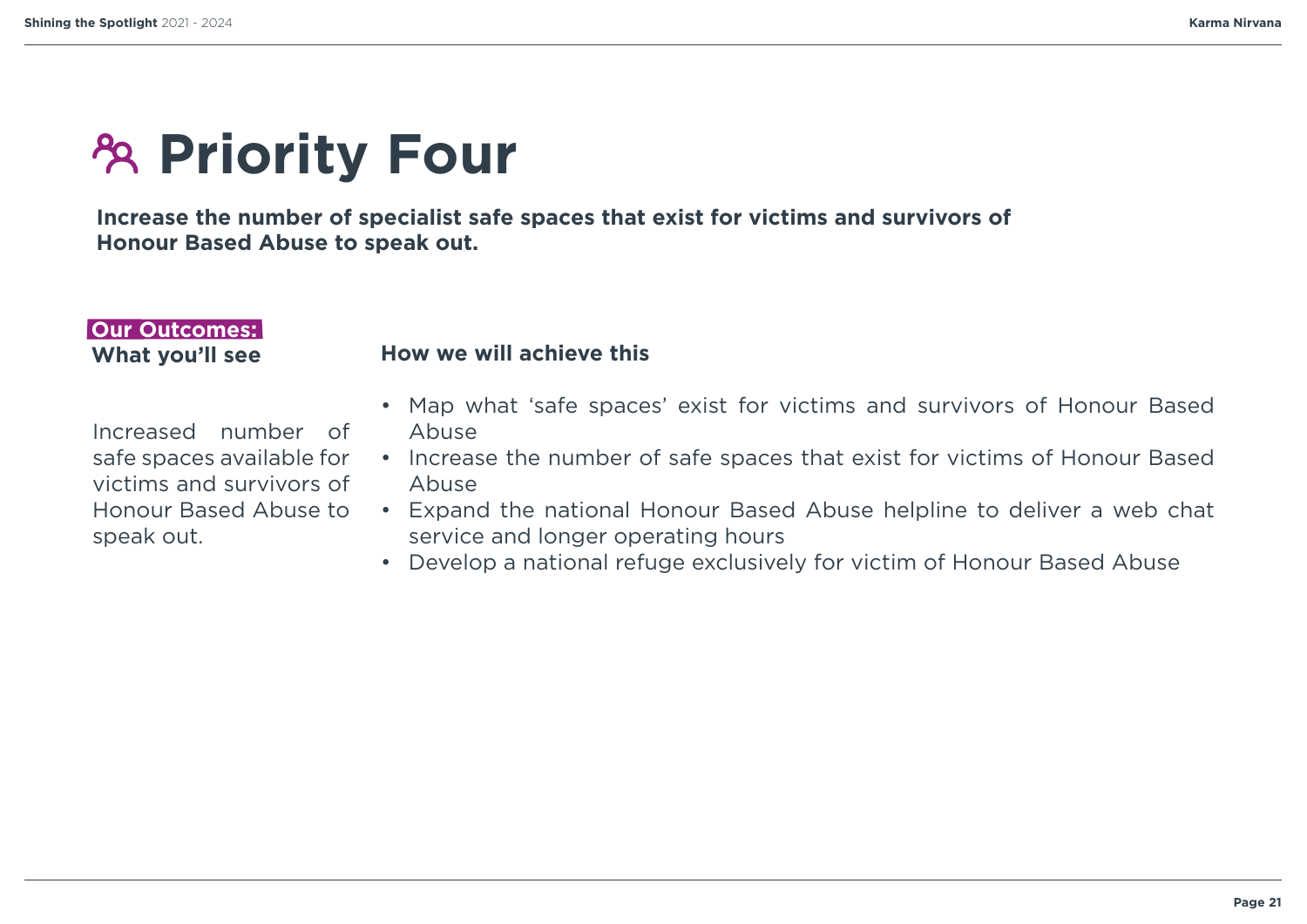### **How we will measure our progress**

#### **Our strategic development journey has provided a reflective space to think about our work and our impact to date.**

It has enabled us to refocus and streamline our approaches to ending Honour Based Abuse in a clear, intentional and measurable way. It is informed by our 'Theory of Change', our understanding of what the problem is and how we believe change can genuinely start to happen.

Our strategy is supported by comprehensive delivery and impact plans reviewed each quarter to ensure that we are on course.

We're committed to measuring and understanding the impact of our work. We have set specific impact indicators aligned directly to our strategic priorities and outcomes.

Measuring our impact in this way will enable us to remain focused and strategically 'on track' to 'End Honour Based Abuse in the UK'.

To support this process, we have developed an impact framework, enabling  $\overline{US}$  $to$ monitor, measure and focus on continual improvement.

> **Each year we will publish an impact report to share the impact of our work. We will set a clear baseline against which progress can be measured. We will measure our own impact against our strategic priorities and those set out by our funders.**

> **Oversight of the strategy is held by our Board of Trustees.**

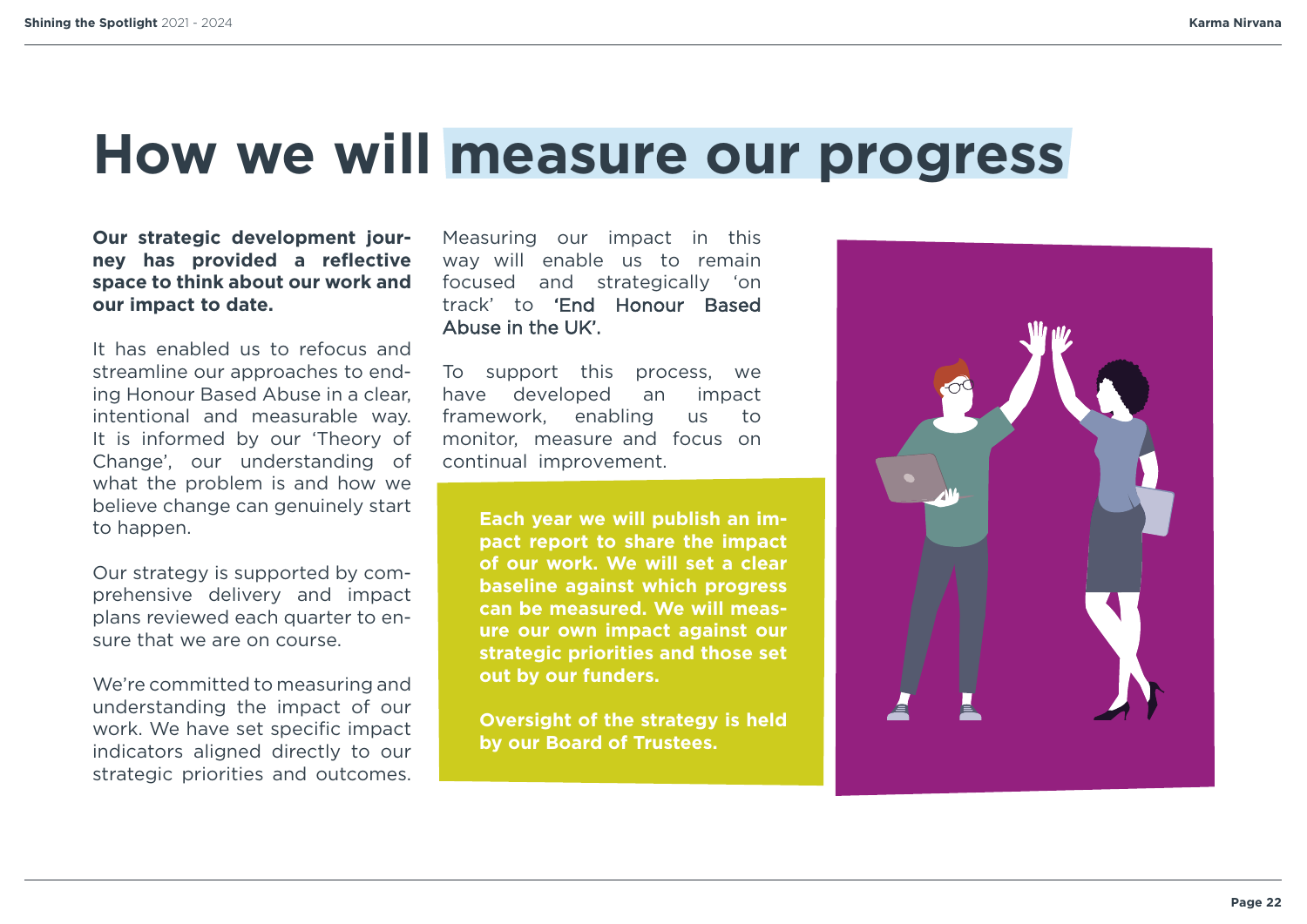### <span id="page-22-0"></span>**Theory of Change** Activities and Priorities for intended impact

#### **Our activities to achieve this: Our Outcomes:**

- Develop a policy and campaign team
- Improve governmental understanding of HBA as a form of domestic abuse
- Develop a definition of HBA that reflects the victim and survivor experience
- Develop multi-agency practice guidance for frontline workers
- Continue to campaign for a follow up HMIC-FRS inspection to review progress in policing Honour Based Abuse
- Highlight the issue of HBA through responding to national policy consultations
- Develop a media campaign to support this work
- Develop policy recommendations to improve responses to Honour Based Abuse
- Increase our training team to develop a suite of training packages aimed at front line workers
- Improve the identification of Honour Based Abuse by frontline workers
- Improve frontline worker responses provided to victims of Honour Based Abuse
- We will train 3000 frontline workers during the delivery of this strategy
- Create a national dataset framework to capture the picture of HBA in the UK.
- Map the 'data gaps' and improve data capture of HBA in the UK, in both the statutory and voluntary sector
- Publish quarterly and annual reports on the 'data picture' for Honour Based Abuse
- Map what 'safe spaces' exist for victims and survivors of Honour Based Abuse
- Increase the number of safe spaces that exist for victims of Honour Based Abuse
- Expand the national HBA helpline to deliver a webchat service and longer operating hours
- Develop a national refuge exclusively for victims of Honour Based Abuse.

### **What you will see:**

**Honour Based Abuse is represented as a form of domestic abuse & is better understood and reflected in governmental policy, law & practice response.**

**Improved responses to Honour Based Abuse from frontline responders.**

**Improved identification from statutory frontline responders.**

**Improved frontline confidence in responding to Honour Based Abuse.**

**Reliable data sets capturing the scope, scale and prevalence of Honour Based Abuse.**

**Increased number of safe spaces available for victims and survivors of Honour Based Abuse to speak out.**

#### **Our mission: Strategic goals**

**Improve cross governmental accountability in responding to Honour Based Abuse as a form of domestic abuse, within a wider VAWG framework, to influence policy, law and practice responses.**

**Train front line responders to improve identification, understanding and responses to Honour Based Abuse.**

**Develop a national dataset to better understand the scope, scale and prevalence of, and appropriate responses to, Honour Based Abuse in the UK.**

**Increase the number of specialist safe spaces that exist for victims and survivors of Honour Based Abuse to speak out.**

#### **In the next three years**

**Long term Vision**

**Honour Based Abuse is universally, quantitatively & politically represented & understood in the UK.**

**Identification and reporting levels of Honour Based Abuse increase.**

**The data gaps are smaller and the data picture is bigger.**

**There are more sustained specialist safe spaces for victims and survivors of Honour Based Abuse.**

### **To End Honour Based Abuse in the UK**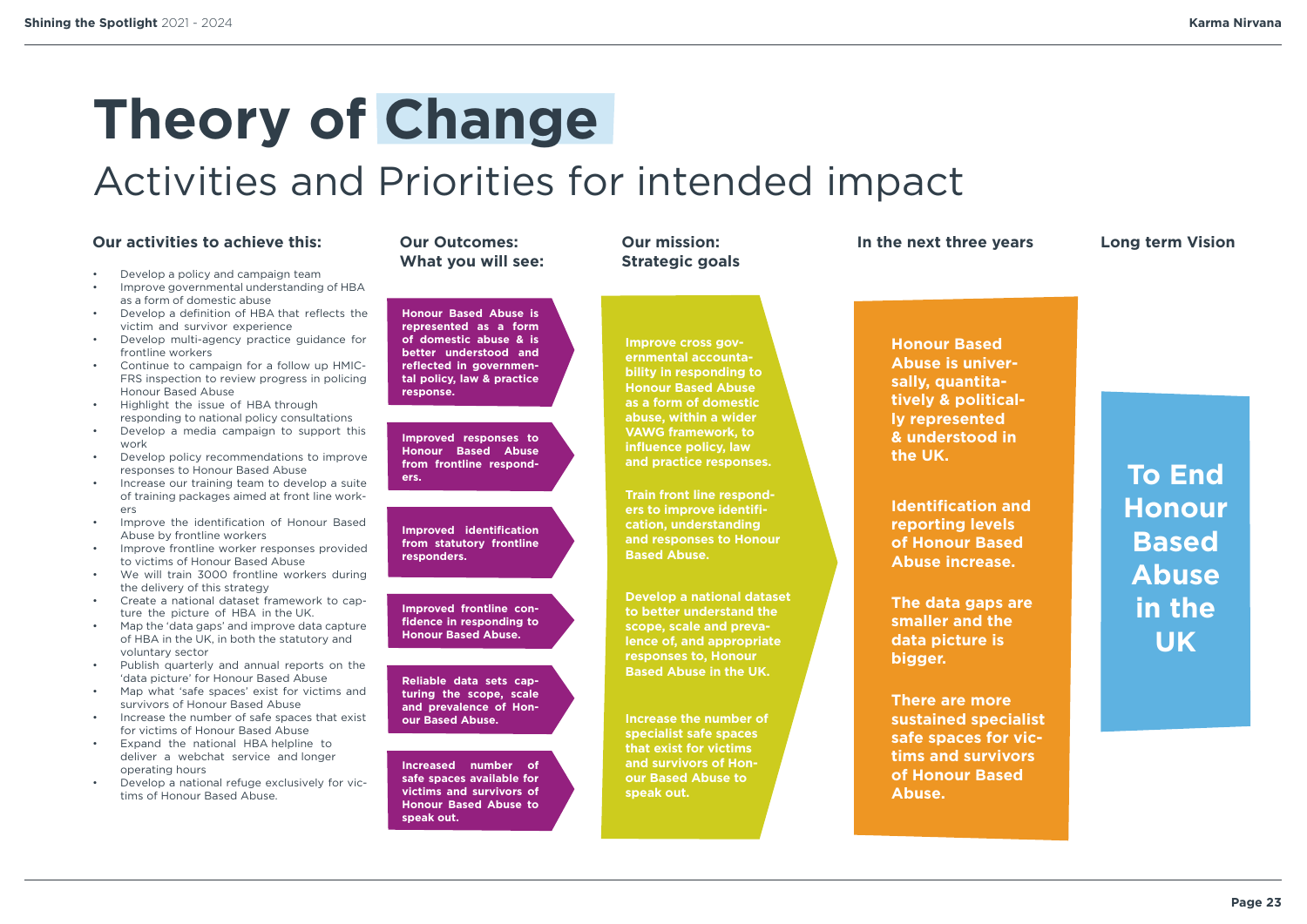### <span id="page-23-0"></span>**Delivering Change** For all our Stakeholders

In delivering our strategy, we will remain focused on those who need support and those who can ensure we are successful in bringing about change. Over the next three years, we will strive to make a real difference to all our stakeholder groups.

#### • Reduce the shame and stigma that exists to disempower them from speaking up and reaching out and which holds them in abusive situations for longer

- Provide more reasons to leave abusive environments than reasons to stay
- Help them to recognise Honour Based Abuse as a form of domestic abuse
- Increase and support self-identification of Honour Based Abuse by raising the status of women and girls within communities where Honour Based Abuse *<u>aviete</u>*
- Increase the number of specialist safe spaces that exist for them to reach out to.

- Empower, uplift and amplify the voices of those with lived experience
- Provide a safe space for survivors to inform national consultations, practice and policy
- Support survivors in breaking the cycle and legacy of abuse.

#### **For <mark>Victims</mark> <b>For Survivors For opinion leaders** For frontline **For Society & policy holders**

- Improve representation of Honour Based Abuse across government departments
- Ensure that Honour Based Abuse is understood and represented as a form of domestic abuse, within the wider Violence Against Women and Girls framework.

#### **For frontline responders**

- Improve identification of Honour Based Abuse
- Increase professional confidence when responding to Honour Based Abuse
- Improve the responses that frontline workers provide to victims and survivors of Honour Based Abuse
- Improve data representation of Honour Based Abuse in statutory agencies.

• Clearly position Honour Based Abuse as a form of domestic abuse, rather than a 'traditional harmful practice', to remove any perceived cultural 'legitimacy' or 'normalisation' linked to 'honour' and 'tradition'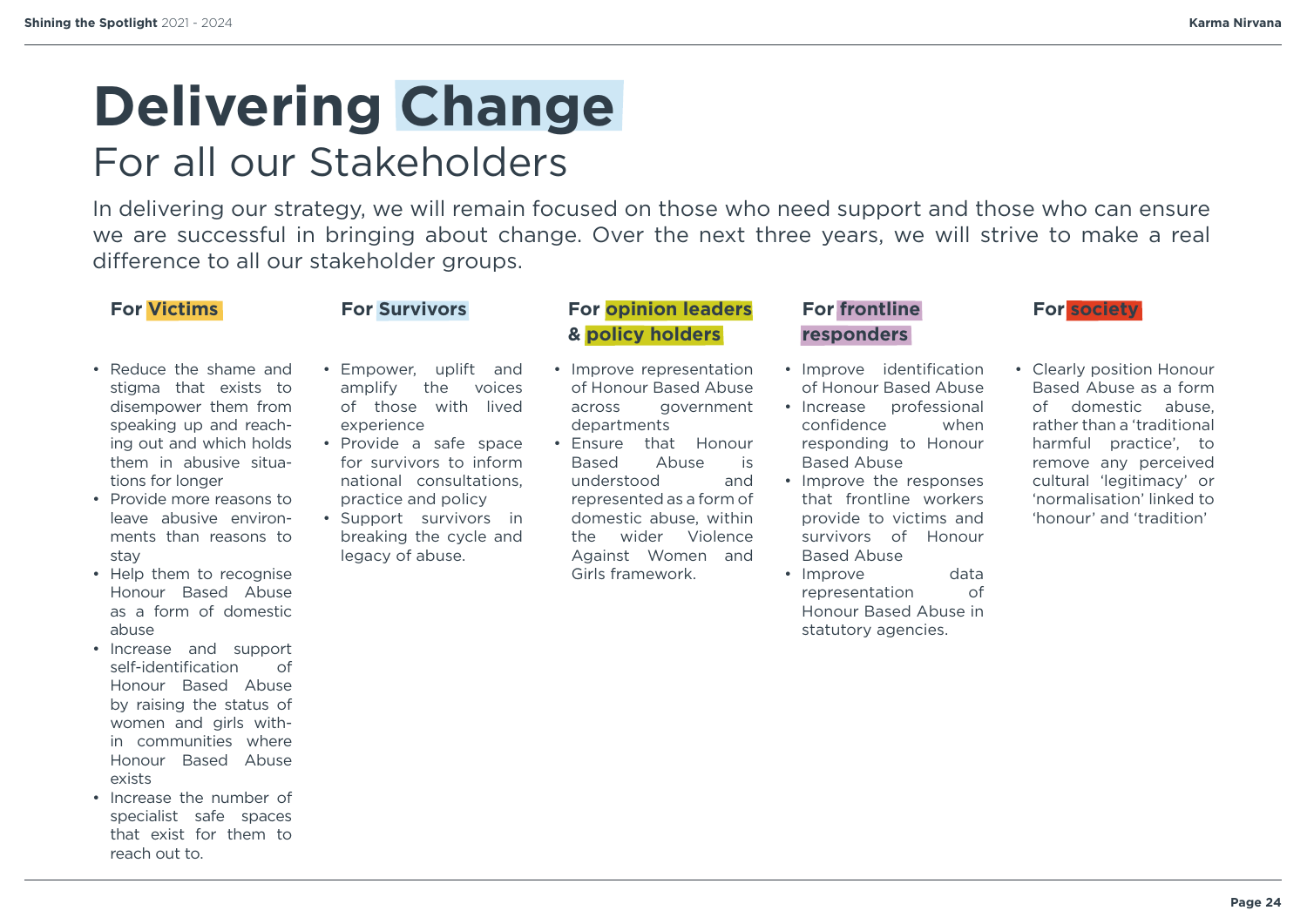### **Together, we will end Honour Based Abuse in the UK.**

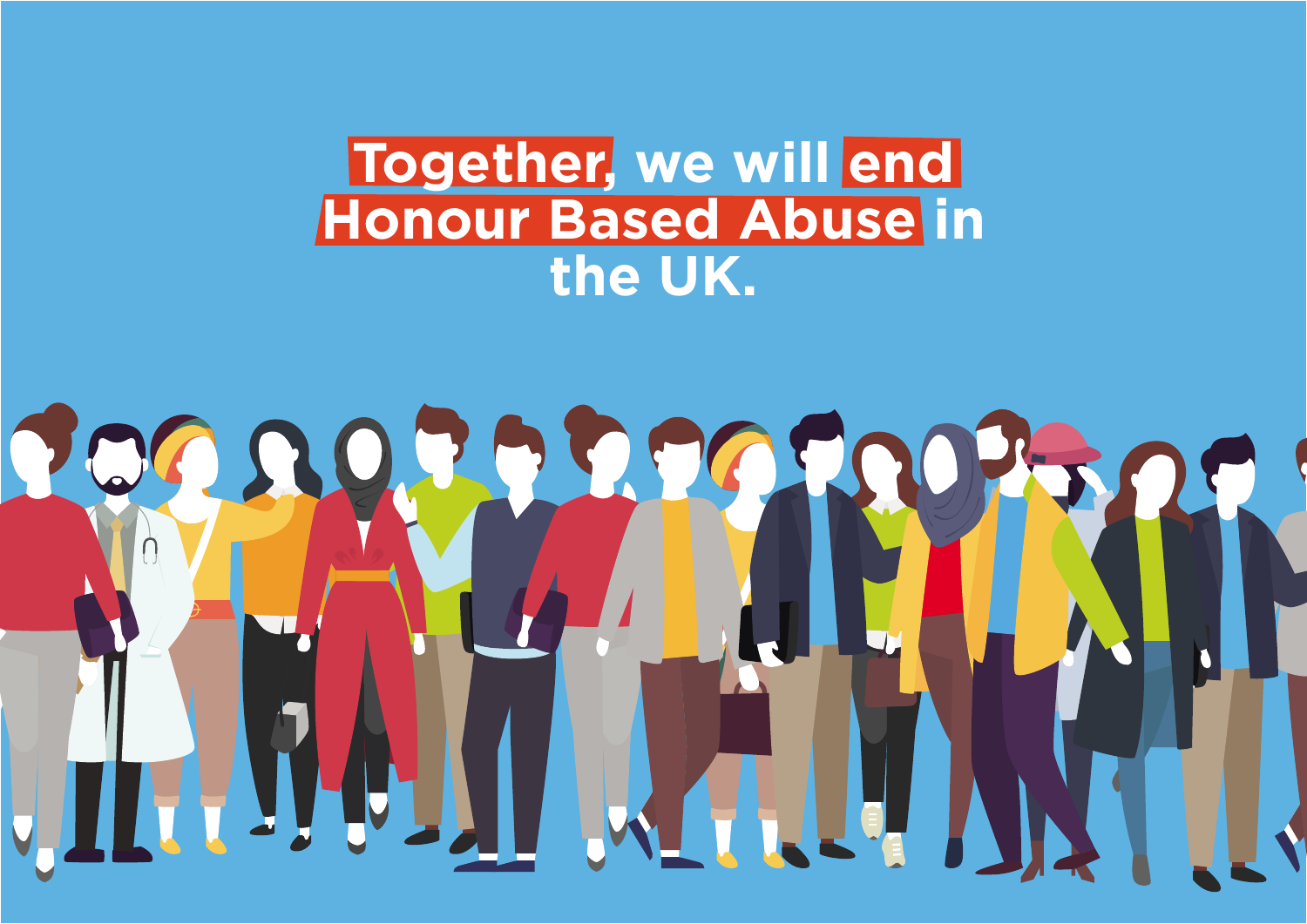### <span id="page-25-0"></span>**The road ahead** Year by Year

To fulfil our strategic goals and to deliver on our activity plans, we must ensure we have a clear focus for each year. This will allow us to build year on year and to demonstrate progression, further driving towards our ultimate goal to end Honour Based Abuse.

We begin by **spotlighting** the problem and establishing the right foundations, before **responding** in an informed and collaborative manner, to then in the third year working to bring about **reform**.

**2021 2022 2022 2023 Spotlight Respond Reform 2023 2024**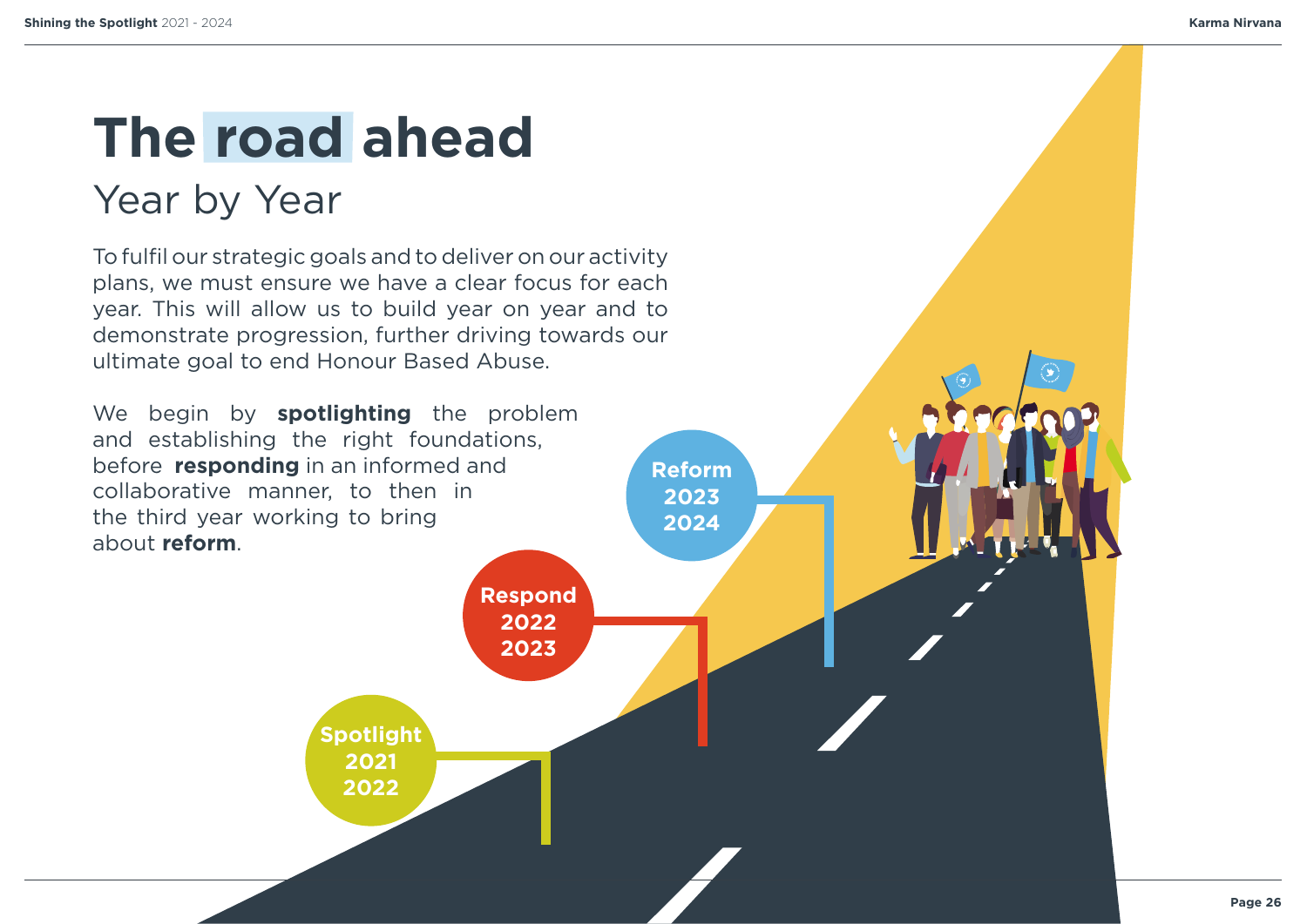### **The road ahead** Year by Year

**Spotlight** 2021 - 2022

In our first year, we will focus on increasing our internal capacity and skills, and creating vital partnerships to deliver for the future. This will act as a foundation year, giving us time to map the current picture of Honour Based Abuse in the UK to reflect on how we can add value and fill in the gaps. We will:

**Respond** 2022 - 2023 Year two of our strategy is about **responding in an informed manner** and supporting our partners and community to do the same. Building on our understanding of the issues and gaps in provision and led by victim and survivor experience we will focus on:

**Reform** 2023 - 2024

Year three of our strategy is about reform, both at the top level in policy and at the grassroots in terms of the community conversations. While continuing the work of the previous the two years, we will focus on:

- Develop the size of our team to pursue our vision
- Develop and build partnerships to collaborate and coordinate action against Honour Based Abuse
- Align our communications to our new strategy
- Start our 'data and service provision' map on Honour Based Abuse to develop baselines that will be used to measure our impact and change
- Consolidate our training suite, increasing our training delivery capacity to train 1,000 frontline practitioners each year
- Continuing to build the picture and publishing early findings on the scope, scale and prevalence of Honour Based Abuse in the UK
- Working towards increased and nuanced training courses for frontline practitioners
- Creating research-led best practice guidelines and standards
- Continuing our media campaign to further understanding of Honour Based Abuse.
- Publishing research and data findings
- Influencing for change, strengthened by the findings consolidated in year two
- Working with partners to increase the number of safe specialist spaces for victims to speak out in.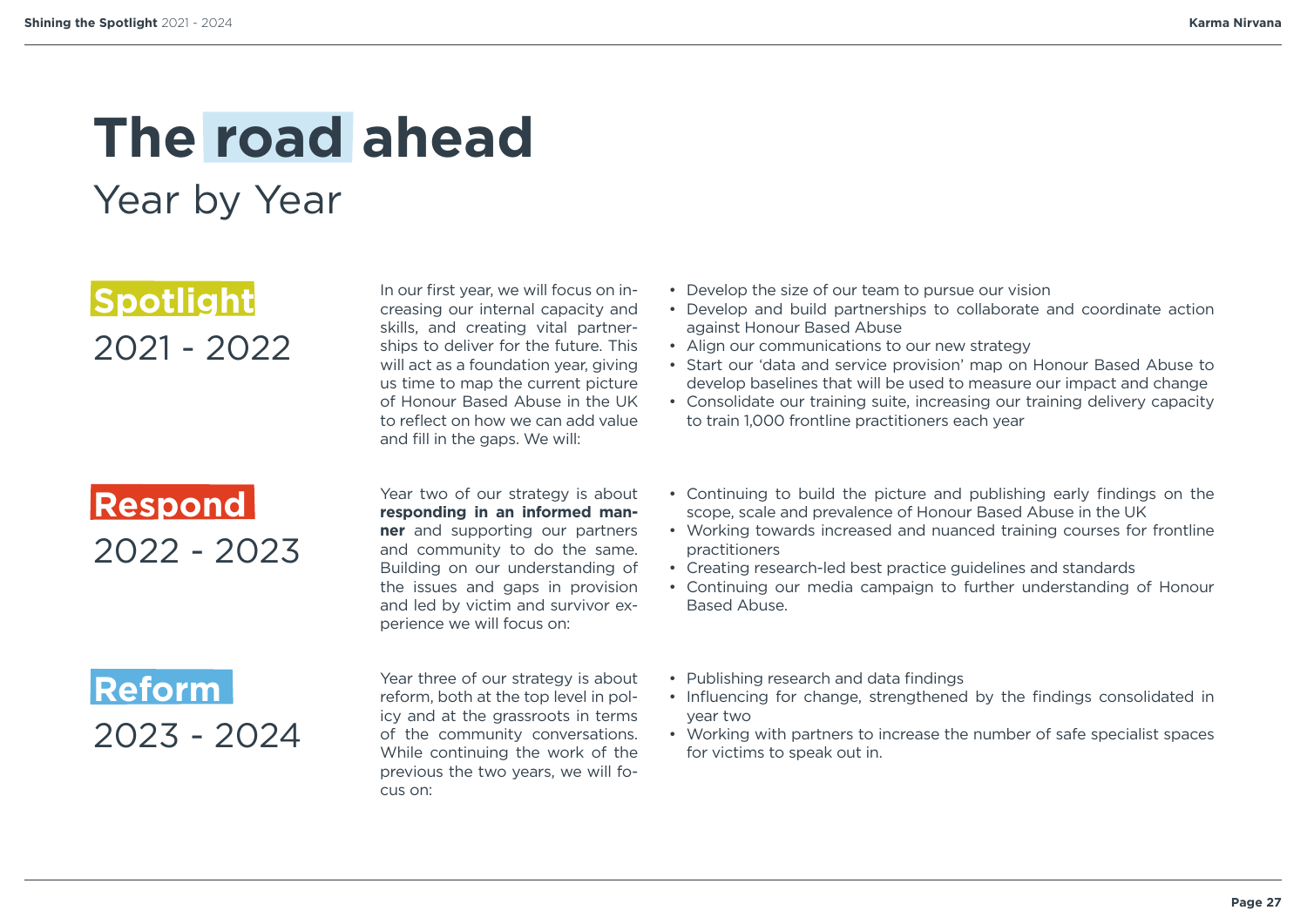### <span id="page-27-0"></span>**How can you help** End Honour Based Abuse

Ending Honour Based Abuse in the UK requires a coordinated, collaborative, long-term and sustained approach. We know that we cannot do this alone. Here are FIVE ways you can help us to end Honour Based Abuse in the UK.